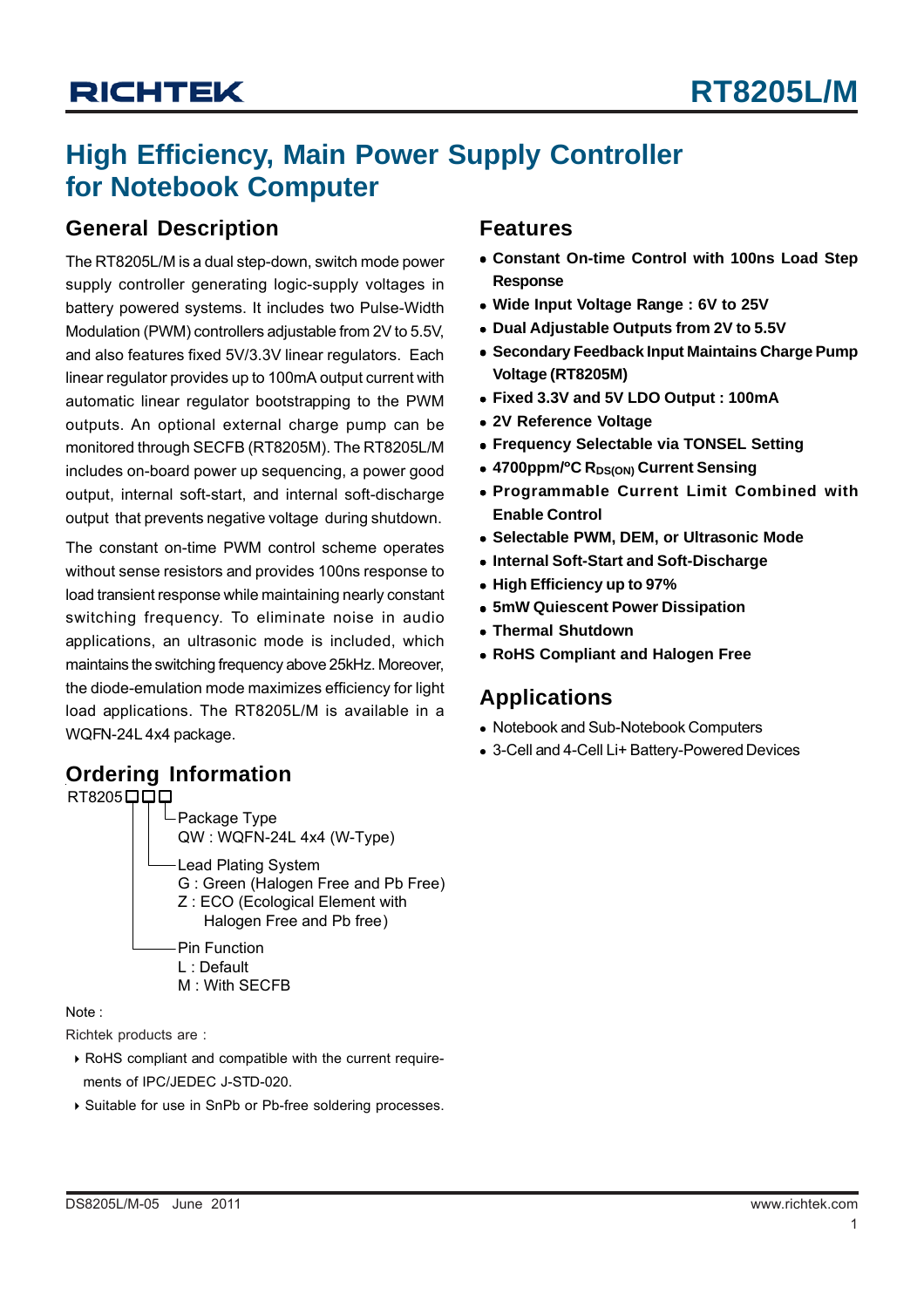

### **Marking Information**

RT8205LGQW RT8205MGQW



EM= : Product Code YMDNN : Date Code

EM YM DNN EM : Product Code YMDNN : Date Code



(TOP VIEW)

EN= : Product Code YMDNN : Date Code

EN : Product Code YMDNN : Date Code

### **Pin Configurations**



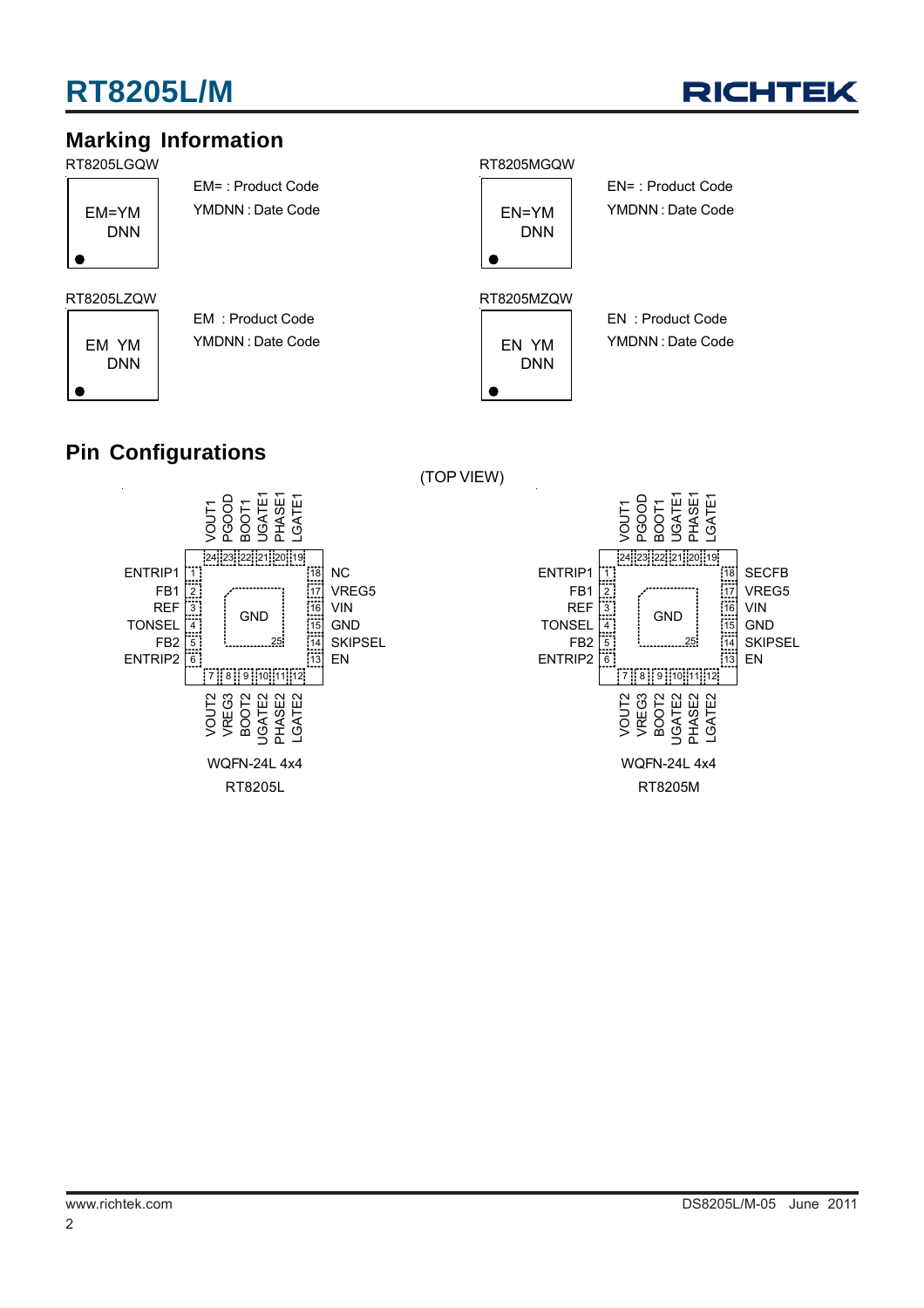### **Typical Application Circuit**

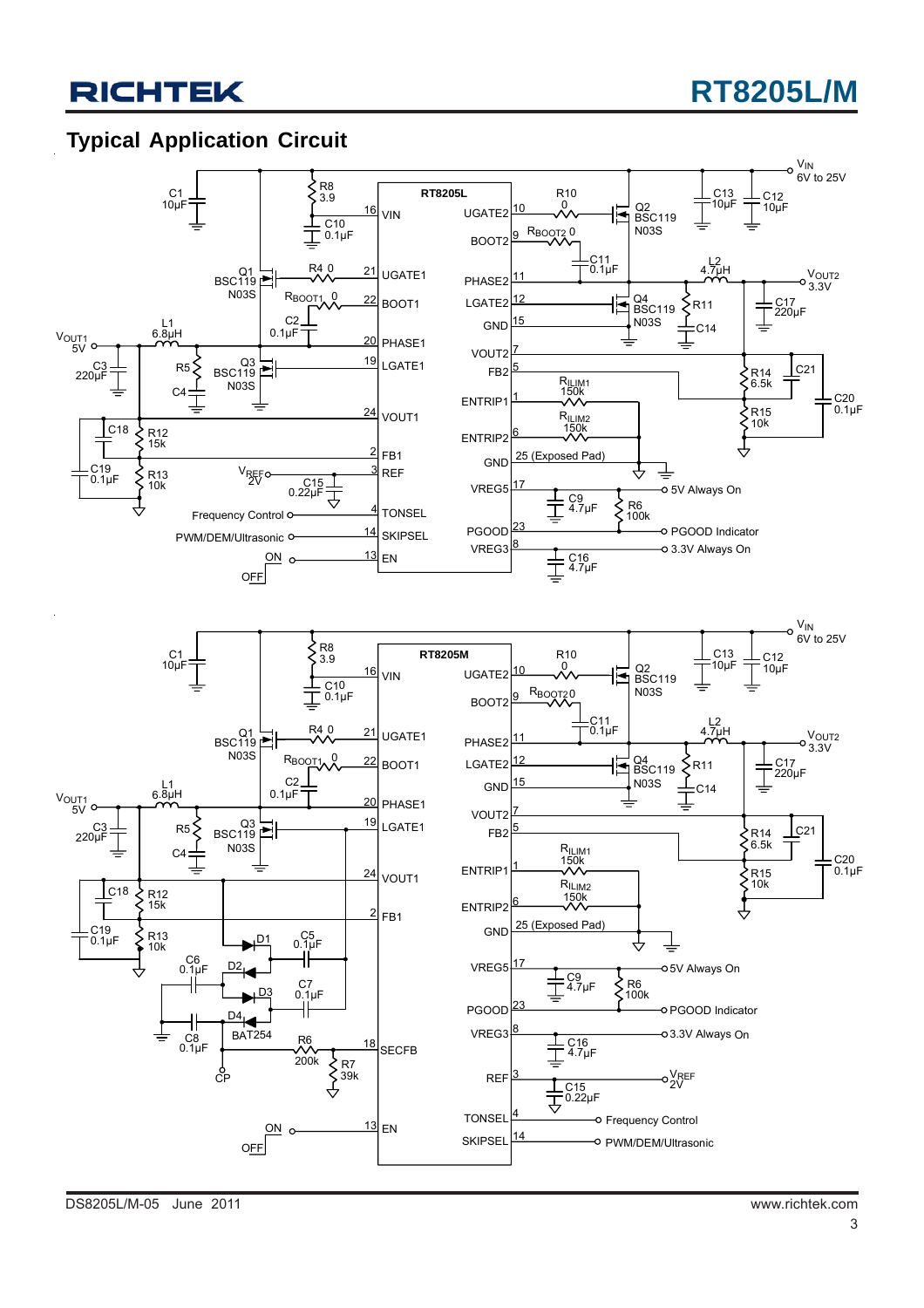

### **Functional Pin Description**

| Pin No.                 | <b>Pin Name</b>    | <b>Pin Function</b>                                                                                                                                                                                                                                                                                                                                                                                      |  |  |
|-------------------------|--------------------|----------------------------------------------------------------------------------------------------------------------------------------------------------------------------------------------------------------------------------------------------------------------------------------------------------------------------------------------------------------------------------------------------------|--|--|
| 1                       | ENTRIP1            | Channel 1 Enable and Current Limit Setting Input. Connect a resistor to GND to<br>set the threshold for channel 1 synchronous $R_{DS(ON)}$ sense. The GND - PHASE1<br>current limit threshold is 1/10th the voltage seen at ENTRIP1 over a 0.515V to 3V<br>range. There is an intemal 10µA current source from VREG5 to ENTRIP1. Leave<br>ENTRIP1 floating or drive it above 4.5V to shutdown channel 1. |  |  |
| $\overline{2}$          | FB1                | SMPS1 Feedback Input. Connect FB1 to a resistive voltage divider from VOUT1<br>to GND to adjust output from 2V to 5.5V.                                                                                                                                                                                                                                                                                  |  |  |
| 3                       | <b>REF</b>         | 2V Reference Output. Bypass to GND with a minimum 0.22µF capacitor. REF<br>can source up to 100µA for external loads. Loading REF degrades FBx and<br>output accuracy according to the REF load regulation error.                                                                                                                                                                                        |  |  |
| 4                       | <b>TONSEL</b>      | Frequency Selectable Input for VOUT1/VOUT2 respectively.<br>400kHz/500kHz: Connect to VREG5 or VREG3<br>300kHz/375kHz: Connect to REF<br>200kHz/250kHz: Connect to GND                                                                                                                                                                                                                                   |  |  |
| 5                       | FB <sub>2</sub>    | SMPS2 Feedback Input. Connect FB2 to a resistive voltage divider from VOUT2<br>to GND to adjust output from 2V to 5.5V.                                                                                                                                                                                                                                                                                  |  |  |
| 6                       | ENTRIP2            | Channel 2 Enable and Current Limit Setting Input. Connect a resistor to GND to<br>set the threshold for channel 2 synchronous $R_{DS(ON)}$ sense. The GND – PHASE2<br>current limit threshold is 1/10th the voltage seen at ENTRIP2 over a 0.515V to 3V<br>range. There is an intemal 10µA current source from VREG5 to ENTRIP2. Leave<br>ENTRIP2 floating or drive it above 4.5V to shutdown channel 1. |  |  |
| $\overline{7}$          | VOUT <sub>2</sub>  | Bypass Pin for SMPS2. Connect to the SMPS2 output to bypass efficient power<br>for VREG3 pin. VOUT2 is also for the SMPS2 output soft-discharge.                                                                                                                                                                                                                                                         |  |  |
| 8                       | VREG3              | 3.3V Linear Regulator Output.                                                                                                                                                                                                                                                                                                                                                                            |  |  |
| 9                       | BOOT <sub>2</sub>  | Boost Flying Capacitor Connection for SMPS2. Connect to an external capacitor<br>according to the typical application circuits.                                                                                                                                                                                                                                                                          |  |  |
| 10                      | UGATE2             | Upper Gate Driver Output for SMPS2. UGATE2 swings between PHASE2 and<br>BOOT2.                                                                                                                                                                                                                                                                                                                           |  |  |
| 11                      | PHASE2             | Switch Node for SMPS2. PHASE2 is the internal lower supply rail for the<br>UGATE2 high side gate driver. PHASE2 is also the current sense input for the<br>SMPS2.                                                                                                                                                                                                                                        |  |  |
| 12                      | LGATE <sub>2</sub> | Lower Gate Drive Output for SMPS2. LGATE2 swings between GND and<br>VREG5.                                                                                                                                                                                                                                                                                                                               |  |  |
| 13                      | EN                 | Master Enable Input. The REF/VREG5/VREG3 are enabled if it is within logic<br>high level and disabled if it is less than the logic low level.                                                                                                                                                                                                                                                            |  |  |
| 14                      | <b>SKIPSEL</b>     | Operation Mode Selectable Input.<br>Connect to VREG5 or VREG3 : Ultrasonic Mode<br>Connect to REF : DEM Mode<br>Connect to GND: PWM Mode                                                                                                                                                                                                                                                                 |  |  |
| 15,<br>25 (Exposed Pad) | <b>GND</b>         | Ground for SMPS Controller. The exposed pad must be soldered to a large PCB<br>and connected to GND for maximum power dissipation.                                                                                                                                                                                                                                                                       |  |  |
| 16                      | <b>VIN</b>         | Supply Input for 5V/3.3V LDO and Feed Forward On Time Circuitry.                                                                                                                                                                                                                                                                                                                                         |  |  |
| 17                      | VREG5              | 5V Linear Regulator Output. VREG5 is also the supply voltage for the lower gate<br>driver and analog supply voltage for the device.                                                                                                                                                                                                                                                                      |  |  |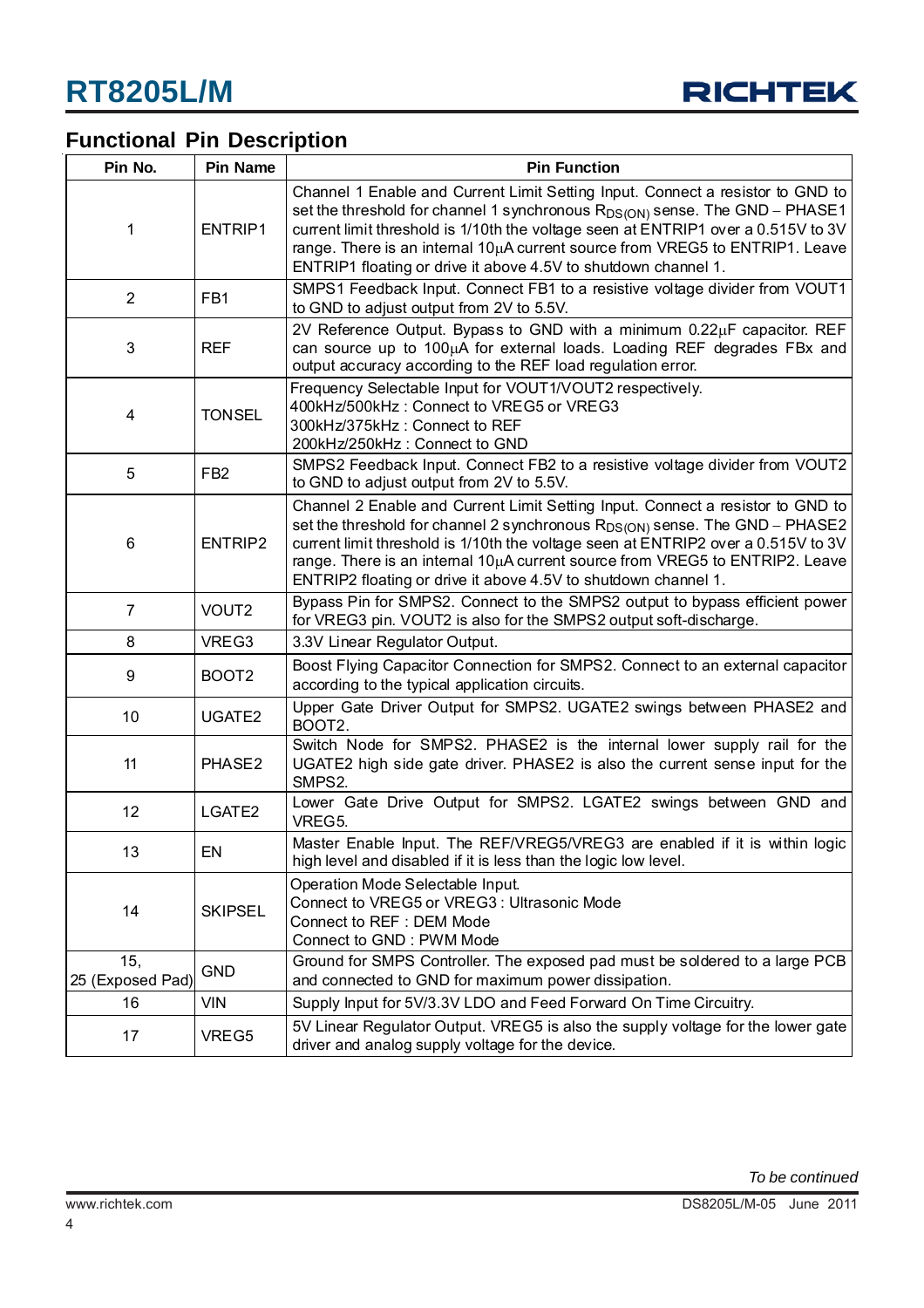| Pin No. | <b>Pin Name</b>           | <b>Pin Function</b>                                                                                                                                                                                                                                                                                                                                                                                                               |
|---------|---------------------------|-----------------------------------------------------------------------------------------------------------------------------------------------------------------------------------------------------------------------------------------------------------------------------------------------------------------------------------------------------------------------------------------------------------------------------------|
|         | NC.<br>(RT8205L)          | No Internal Connection.                                                                                                                                                                                                                                                                                                                                                                                                           |
| 18      | <b>SECFB</b><br>(RT8205M) | Charge Pump Control Pin. The SECFB is used to monitor the optional external 14V<br>charge pump. Connect a resistive voltage divider from the 14V charge pump output to<br>GND to detect the output. If SECFB drops below the threshold voltage, LGATE1 will<br>provide 33kHz switching frequency for the charge pump. This will refresh the external<br>charge pump driven by LGATE1 without over discharging the output voltage. |
| 19      | LGATE1                    | Lower Gate Drive Output for SMPS1. LGATE1 swings between GND and VREG5.                                                                                                                                                                                                                                                                                                                                                           |
| 20      | PHASE1                    | Switch Node for SMPS1. PHASE1 is the internal lower supply rail for the UGATE1 high<br>side gate driver. PHASE1 is also the current sense input for the SMPS1.                                                                                                                                                                                                                                                                    |
| 21      | UGATE1                    | Upper Gate Driver Output for SMPS1. UGATE1 swings between PHASE1 and BOOT1.                                                                                                                                                                                                                                                                                                                                                       |
| 22      | BOOT <sub>1</sub>         | Boost Flying Capacitor Connection for SMPS1. Connect to an external capacitor<br>according to the typical application circuits.                                                                                                                                                                                                                                                                                                   |
| 23      | <b>PGOOD</b>              | Power Good Output for Channel 1 and Channel 2. (Logical AND)                                                                                                                                                                                                                                                                                                                                                                      |
| 24      | VOUT <sub>1</sub>         | Bypass Pin for SMPS1. Connect to the SMPS1 output to bypass efficient power for<br>VREG5 pin. VOUT1 is also for the SMPS1 output soft-discharge.                                                                                                                                                                                                                                                                                  |

### **Function Block Diagram**

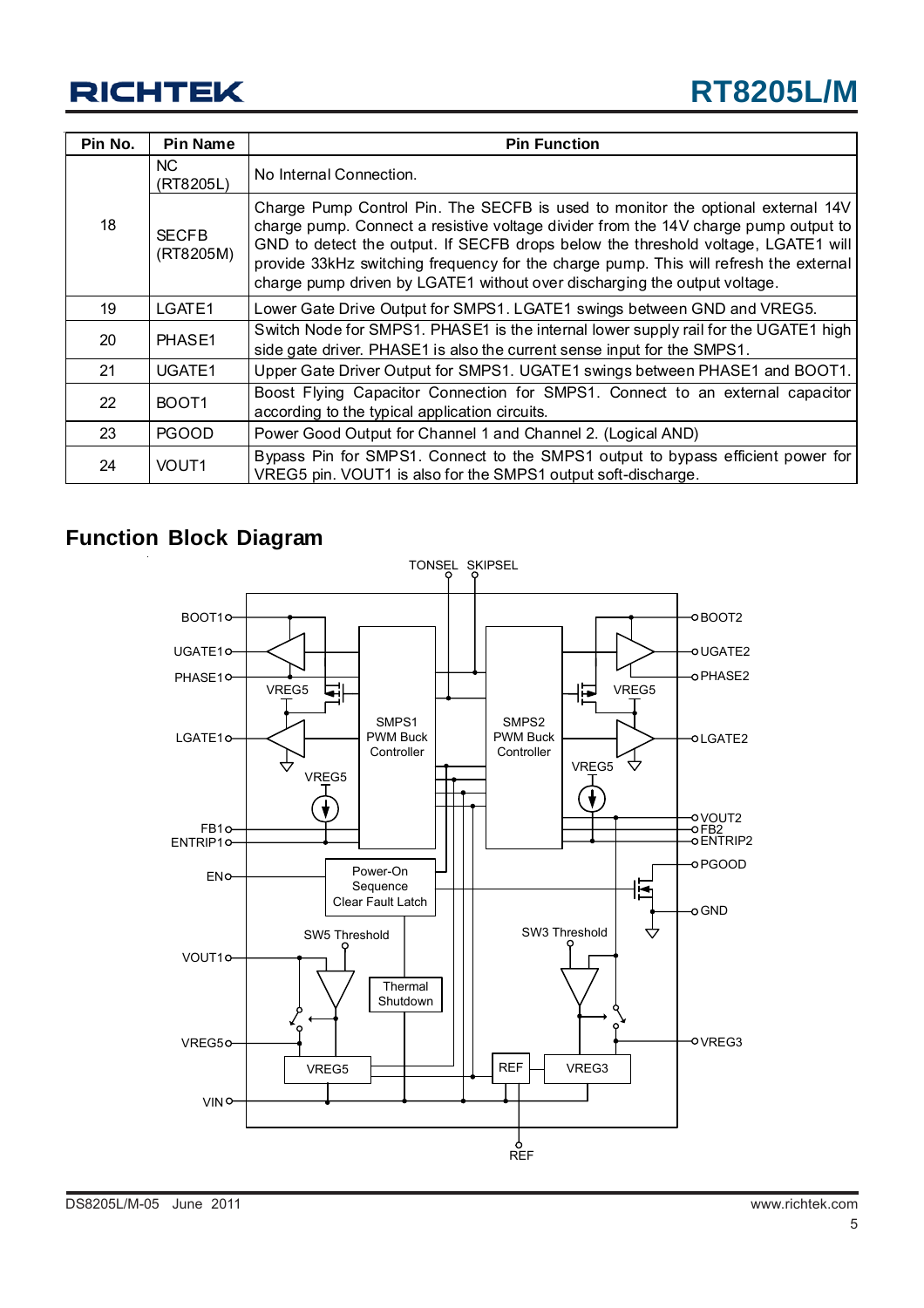

### **Absolute Maximum Ratings** (Note 1)

| • PHASEx to GND                                |  |
|------------------------------------------------|--|
|                                                |  |
|                                                |  |
|                                                |  |
|                                                |  |
|                                                |  |
| • UGATEx to PHASEx                             |  |
|                                                |  |
|                                                |  |
| $\bullet$ LGATEx to GND                        |  |
|                                                |  |
|                                                |  |
| • Power Dissipation, $P_D @ T_A = 25^{\circ}C$ |  |
|                                                |  |
| • Package Thermal Resistance (Note 2)          |  |
|                                                |  |
|                                                |  |
|                                                |  |
|                                                |  |
|                                                |  |
| • ESD Susceptibility (Note 3)                  |  |
|                                                |  |
|                                                |  |

### Recommended Operating Conditions (Note 4)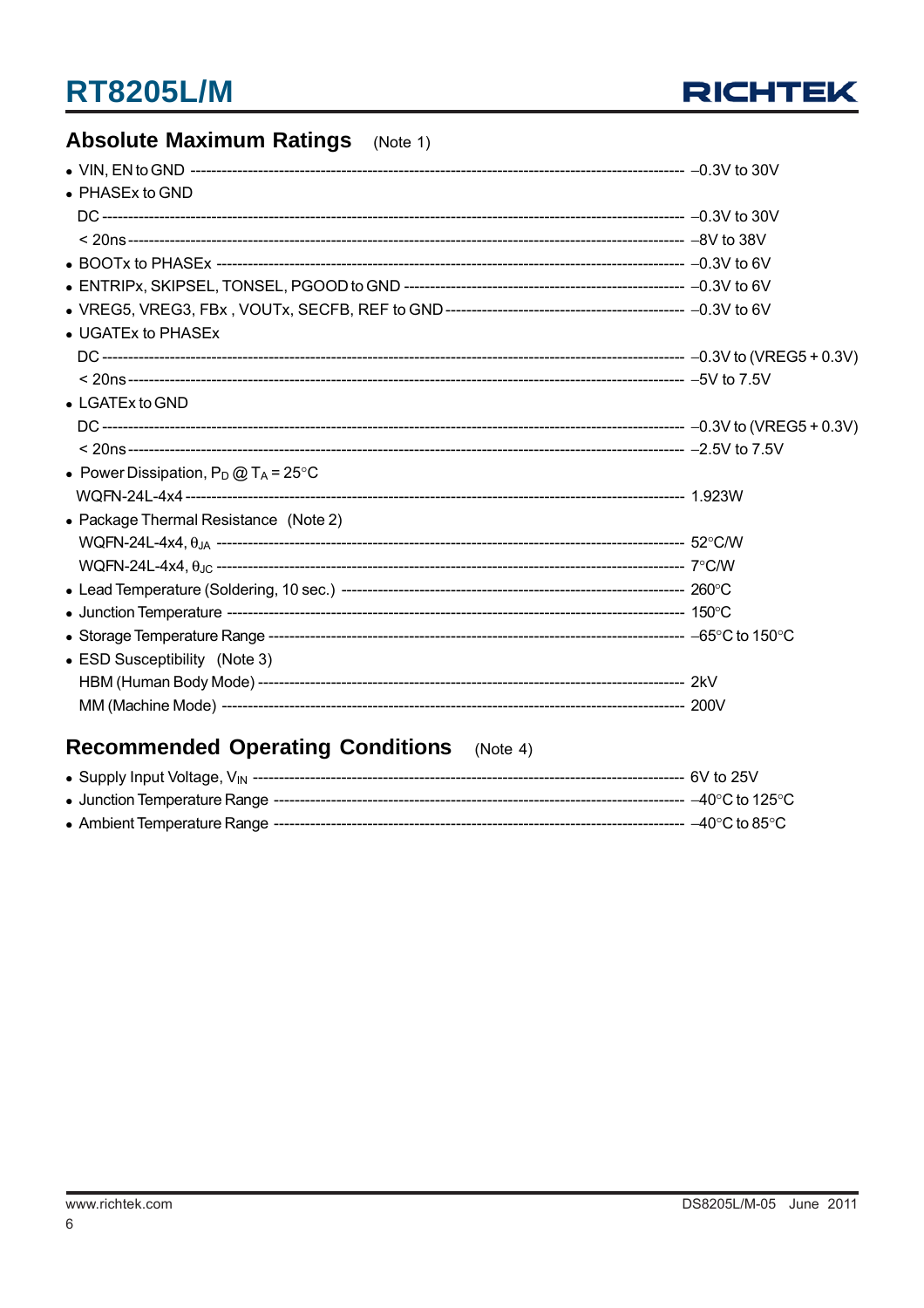### **Electrical Characteristics**

 $(V_{IN} = 12V, V_{EN} = 5V, V_{ENTRIP1} = V_{ENTRIP2} = 2V, No Load, T_A = 25°C$ , unless otherwise specified)

| <b>Parameter</b>                                     | Symbol                                   | <b>Test Conditions</b>                                                                                |                                                      | Min                      | <b>Typ</b>     | <b>Max</b>               | Unit   |
|------------------------------------------------------|------------------------------------------|-------------------------------------------------------------------------------------------------------|------------------------------------------------------|--------------------------|----------------|--------------------------|--------|
| <b>Input Supply</b>                                  |                                          |                                                                                                       |                                                      |                          |                |                          |        |
| <b>VIN Standby Current</b>                           | <b>VIN SBY</b>                           | $V_{IN}$ = 6V to 25V, ENTRIPx = GND                                                                   |                                                      | $\overline{\phantom{a}}$ | 200            | --                       | μA     |
| <b>VIN Shutdown Supply</b><br>Current                | <b>IVIN_SHDN</b>                         | $V_{IN}$ = 6V to 25V,<br>$ENTRIPx = EN = GND$                                                         | --                                                   | 20                       | 40             | μA                       |        |
| Quiescent Power<br>Consumption                       | $PV$ <sub>IN</sub><br>+P <sub>PVCC</sub> | Both SMPS On, $V_{FBx}$ = 2.1V,<br>SKIPSEL = REF, $V_{\text{OUT1}}$ = 5V,<br>$V_{\text{OUT2}} = 3.3V$ | (Note 5)                                             | --                       | 5              | $\overline{7}$           | mW     |
| <b>SMPS Output and FB Voltage</b>                    |                                          |                                                                                                       |                                                      |                          |                |                          |        |
|                                                      |                                          | <b>DEM Mode</b>                                                                                       |                                                      | 1.975                    | $\overline{2}$ | 2.025                    |        |
| FBx Voltage                                          | <b>VFBx</b>                              | PWM Mode                                                                                              | (Note 6)                                             | --                       | $\overline{2}$ | --                       | $\vee$ |
|                                                      |                                          | <b>Ultrasonic Mode</b>                                                                                |                                                      | $\overline{\phantom{a}}$ | 2.032          | $\overline{\phantom{a}}$ |        |
| <b>SECFB Voltage</b>                                 | <b>VSECFB</b>                            |                                                                                                       |                                                      | 1.92                     | $\overline{2}$ | 2.08                     | V      |
| Output Voltage Adjust<br>Range                       | <b>VOUTX</b>                             | SMPS1, SMPS2                                                                                          |                                                      | $\overline{2}$           |                | 5.5                      | V      |
| V <sub>OUTx</sub> Discharge<br>Current               |                                          |                                                                                                       | $V_{\text{OUTX}} = 0.5V$ , $V_{\text{ENTRIPX}} = 0V$ |                          |                |                          | mA     |
| On-Time                                              |                                          |                                                                                                       |                                                      |                          |                |                          |        |
|                                                      |                                          | TONSEL = GND                                                                                          | $V_{\text{OUT1}} = 5.05V (200kHz)$                   | 1895                     | 2105           | 2315                     | ns     |
|                                                      |                                          |                                                                                                       | $V_{\text{OUT2}} = 3.33V (250kHz)$                   | 999                      | 1110           | 1221                     |        |
|                                                      |                                          | <b>TONSEL = REF</b>                                                                                   | $V_{\text{OUT1}}$ = 5.05V (300kHz)                   | 1227                     | 1403           | 1579                     |        |
| On-Time Pulse Width                                  | t <sub>ON</sub>                          |                                                                                                       | $V_{\text{OUT2}} = 3.33V (375kHz)$                   | 647                      | 740            | 833                      |        |
|                                                      |                                          | TONSEL =                                                                                              | $V_{\text{OUT1}} = 5.05V (400kHz)$                   | 895                      | 1052           | 1209                     |        |
|                                                      |                                          | VREG5                                                                                                 | $V_{\text{OUT2}} = 3.33V (500kHz)$                   | 475                      | 555            | 635                      |        |
| Minimum Off-Time                                     | toFF                                     | $FBx = 1.9V$                                                                                          |                                                      | 200                      | 300            | 400                      | ns     |
| <b>Ultrasonic Mode</b><br>Frequency                  |                                          | SKIPSEL = VREG5 or VREG3                                                                              |                                                      | 22                       | 33             | $- -$                    | kHz    |
| <b>Soft-Start</b>                                    |                                          |                                                                                                       |                                                      |                          |                |                          |        |
| Soft-Start Time                                      | $t_{SSx}$                                | Internal Soft-Start                                                                                   |                                                      | $\overline{\phantom{a}}$ | $\overline{2}$ | $-$                      | ms     |
| <b>Current Sense</b>                                 |                                          |                                                                                                       |                                                      |                          |                |                          |        |
| <b>ENTRIPx Source</b>                                |                                          | $V_{ENTRIPx} = 0.9V$                                                                                  |                                                      | 9.4                      | 10             | 10.6                     | μA     |
| Current                                              | <b>ENTRIPX</b>                           |                                                                                                       |                                                      |                          |                |                          |        |
| <b>ENTRIPx Current</b><br>Temperature<br>Coefficient | <b>TCIENTRIPX</b>                        | In Comparison with 25°C                                                                               | ——                                                   | 4700                     | --             | ppm/°C                   |        |
| <b>ENTRIPx Adjustment</b>                            |                                          | $V_{ENTRIPx} = I_{ENTRIPx} \times R_{ENTRIPx}$                                                        | 0.515                                                | $\overline{\phantom{a}}$ | 3              | V                        |        |
| Range<br><b>Current Limit</b>                        |                                          |                                                                                                       |                                                      |                          |                |                          |        |
| Threshold                                            |                                          | $GND - PHASEx, V_{ENTRIPx} = 2V$                                                                      |                                                      | 180                      | 200            | 220                      | mV     |
| Zero-Current<br>Threshold                            |                                          | GND - PHASEx in DEM                                                                                   |                                                      |                          | 3              | --                       | mV     |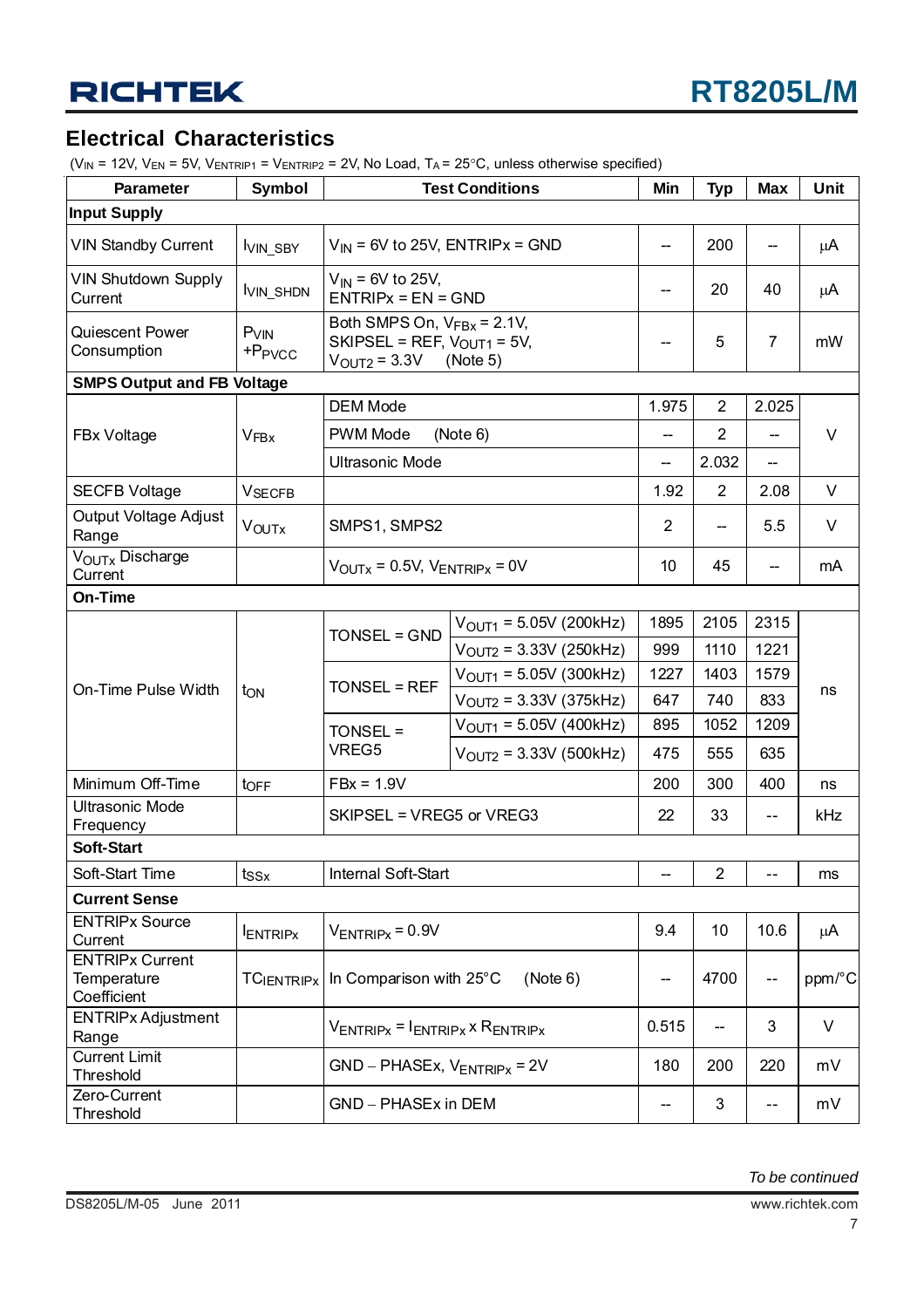| <b>RICHTEK</b> |  |  |  |
|----------------|--|--|--|
|                |  |  |  |

| Symbol<br><b>Test Conditions</b><br><b>Parameter</b> |                     | Min                                                                           | <b>Typ</b> | <b>Max</b>               | <b>Unit</b> |          |  |
|------------------------------------------------------|---------------------|-------------------------------------------------------------------------------|------------|--------------------------|-------------|----------|--|
| <b>Internal Regulator and Reference</b>              |                     |                                                                               |            |                          |             |          |  |
|                                                      |                     | $VOUT1 = GND$ , $VREG5 < 100mA$                                               | 4.8        | 5                        | 5.2         |          |  |
| <b>VREG5 Output Voltage</b>                          | V <sub>VREG5</sub>  | $V_{\text{OUT1}}$ = GND, 6.5V < $V_{\text{IN}}$ < 25V,<br>$I_{VREG5}$ < 100mA | 4.75       | 5                        | 5.25        | $\vee$   |  |
|                                                      |                     | $V_{\text{OUT1}}$ = GND, 5.5V < $V_{\text{IN}}$ < 25V,<br>$I_{VREG5}$ < 50mA  | 4.75       | 5                        | 5.25        |          |  |
|                                                      |                     | $VOUT2 = GND, VREG3 < 100mA$                                                  | 3.2        | 3.33                     | 3.46        |          |  |
| <b>VREG3 Output Voltage</b>                          | V <sub>VREG3</sub>  | $V_{\text{OUT2}}$ = GND, 6.5V < $V_{\text{IN}}$ < 25V,<br>$I_{VREG3}$ < 100mA | 3.13       | 3.33                     | 3.5         | $\vee$   |  |
|                                                      |                     | $V_{\text{OUT2}}$ = GND, 5.5V < $V_{\text{IN}}$ < 25V,<br>$I_{VREG3}$ < 50mA  | 3.13       | 3.33                     | 3.5         |          |  |
| <b>VREG5 Output Current</b>                          | lyREG5              | $V_{VREG5}$ = 4.5V, $V_{OUT1}$ = GND                                          | 100        | 175                      | 250         | mA       |  |
| <b>VREG3 Output Current</b>                          | lv <sub>REG3</sub>  | $V_{VREG3} = 3V$ , $V_{OUT2} = GND$                                           | 100        | 175                      | 250         | mA       |  |
| <b>VREG5 Switchover</b>                              | V <sub>SW5</sub>    | V <sub>OUT1</sub> Rising Edge                                                 | 4.6        | 4.75                     | 4.9         | V        |  |
| Threshold to V <sub>OUT1</sub>                       |                     | VOUT1 Falling Edge                                                            | 4.3        | 4.4                      | 4.5         |          |  |
| <b>VREG3 Switchover</b>                              | V <sub>SW3</sub>    | V <sub>OUT2</sub> Rising Edge                                                 | 2.975      | 3.125                    | 3.25        | $\vee$   |  |
| Threshold to VOUT2                                   |                     | V <sub>OUT2</sub> Falling Edge                                                | 2.775      | 2.875                    | 2.975       |          |  |
| <b>VREGx Switchover Equivalent</b><br>Resistance     | Rswx                | VREGx to V <sub>OUTx</sub> , 10mA                                             | --         | 1.5                      | 3           | $\Omega$ |  |
| <b>REF Output Voltage</b>                            | <b>VREF</b>         | No External Load                                                              | 1.98       | 2                        | 2.02        | V        |  |
| <b>REF Load Regulation</b>                           |                     | $0 < I_{LOAD} < 100 \mu A$                                                    | --         | 10                       | --          | mV       |  |
| <b>REF Sink Current</b>                              |                     | <b>REF</b> in Regulation                                                      | 5          |                          | --          | μA       |  |
| <b>UVLO</b>                                          |                     |                                                                               |            |                          |             |          |  |
| <b>VREG5 Under Voltage</b><br>Lockout Threshold      |                     | <b>Rising Edge</b>                                                            | ш.,        | 4.20                     | 4.35        | $\vee$   |  |
| <b>VREG3 Under Voltage</b>                           |                     | <b>Falling Edge</b>                                                           | 3.7        | 3.9                      | 4.1         |          |  |
| Lockout Threshold                                    |                     | SMPSx off                                                                     | --         | 2.5                      | $-\,-$      | V        |  |
| <b>Power Good</b>                                    |                     |                                                                               |            |                          |             |          |  |
|                                                      |                     | PGOOD Detect, FBx Falling Edge                                                | 82         | 85                       | 88          |          |  |
| PGOOD Threshold                                      |                     | Hysteresis, Rising Edge with SS<br>Delay Time                                 | --         | 6                        |             | %        |  |
| PGOOD Propagation Delay                              |                     | Falling Edge, 50mV Overdrive                                                  | --         | 10                       | --          | $\mu$ S  |  |
| PGOOD Leakage Current                                |                     | High State, Forced to 5.5V                                                    | --         | $\overline{\phantom{a}}$ | 1           | μA       |  |
| PGOOD Output Low Voltage                             |                     | $I_{SINK} = 4mA$                                                              | --         | --                       | 0.3         | V        |  |
| <b>Fault Detection</b>                               |                     |                                                                               |            |                          |             |          |  |
| Over Voltage Protection Trip<br>Threshold            | V <sub>FB_OVP</sub> | OVP Detect, FBx Rising Edge                                                   | 109        | 112                      | 116         | %        |  |
| Over Voltage Protection<br>Propagation Delay         |                     | $FBx = 2.35V$                                                                 | --         | 5                        |             | $\mu$ S  |  |
| <b>Under Voltage Protection Trip</b><br>Threshold    | V <sub>FB_UVP</sub> | UVP Detect, FBx Falling Edge                                                  | 49         | 52                       | 56          | $\%$     |  |
| UVP Shutdown Blanking Time   tsHDN_UVP               |                     | From ENTRIPx Enable                                                           | --         | 5                        | $--$        | ms       |  |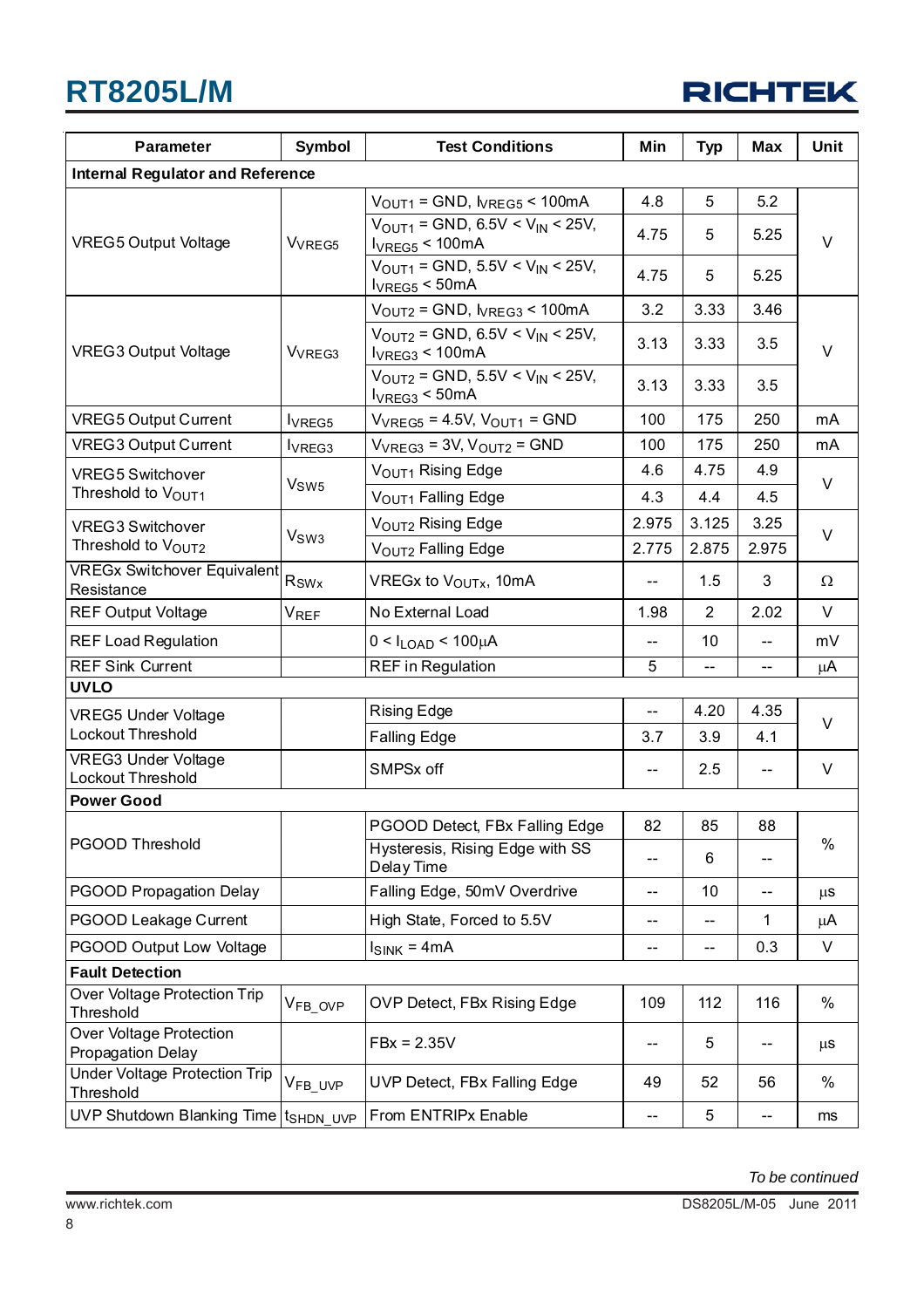| <b>Parameter</b>                              |            | Symbol          | <b>Test Conditions</b>                                   |               | <b>Typ</b>               | <b>Max</b> | Unit              |  |
|-----------------------------------------------|------------|-----------------|----------------------------------------------------------|---------------|--------------------------|------------|-------------------|--|
| <b>Thermal Shutdown</b>                       |            |                 |                                                          |               |                          |            |                   |  |
| <b>Thermal Shutdown</b>                       |            | <b>T</b> SHDN   |                                                          | --            | 150                      | --         | $\circ$ C         |  |
| <b>Thermal Shutdown</b>                       |            |                 |                                                          |               | 10                       |            | $^{\circ}{\rm C}$ |  |
| <b>Hysteresis</b>                             |            |                 |                                                          |               |                          |            |                   |  |
| <b>Logic Input</b>                            |            |                 |                                                          |               |                          |            |                   |  |
|                                               |            |                 | Low Level (PWM Mode)                                     | —             | $-$                      | 0.8        |                   |  |
| <b>SKIPSEL Input Voltage</b>                  |            |                 | REF Level (DEM Mode)                                     | 1.8           | $-$                      | 2.3        | $\vee$            |  |
|                                               |            |                 | High Level (Ultrasonic Mode)                             | 2.7           | --                       |            |                   |  |
|                                               |            |                 | Low Level (SMPS Off)                                     |               | $-$                      | 0.25       |                   |  |
| <b>ENTRIPx Input Voltage</b>                  |            | <b>VENTRIPX</b> | On Level (SMPS On)                                       | 0.515         | $\overline{\phantom{a}}$ | 3          | $\vee$            |  |
|                                               |            |                 | High Level (SMPS Off)                                    | 4.5           | $-$                      | --         |                   |  |
| <b>EN Threshold</b>                           | Logic-High | V <sub>IH</sub> |                                                          | 1<br>--<br>-- |                          | $\vee$     |                   |  |
| Voltage                                       | Logic-Low  | $V_{IL}$        |                                                          | --            |                          | 0.4        |                   |  |
| <b>EN Voltage</b>                             |            | <b>VEN</b>      | Floating, Default Enable                                 | 2.4           | 3.3                      | 4.2        | V                 |  |
|                                               |            |                 | $V_{FN}$ = 0.2V, Source                                  | 1.5           | 3                        | 5          |                   |  |
| <b>EN Current</b>                             |            | $I_{EN}$        | $V_{EN}$ = 5V, Sink                                      | <u></u>       | 3                        | 8          | μA                |  |
|                                               |            |                 | VOUT1 / VOUT2 = 200kHz / 250kHz                          | --            | $-$                      | 0.8        | V                 |  |
| <b>TONSEL Setting Voltage</b>                 |            |                 | VOUT1 / VOUT2 = 300kHz / 375kHz                          | 1.8           | $-$                      | 2.3        |                   |  |
|                                               |            |                 | VOUT1 / VOUT2 = 400kHz / 500kHz                          | 2.7           | $-$                      | --         |                   |  |
|                                               |            |                 | VTONSEL, VSKIPSEL = 0V or 5V                             | $-1$          | $- -$                    | 1          |                   |  |
| Input Leakage Current                         |            |                 | $V_{\text{SECFB}} = 0V$ or 5V                            | $-1$          | $-$                      | 1          | μA                |  |
| <b>Internal BOOT Switch</b>                   |            |                 |                                                          |               |                          |            |                   |  |
| <b>Internal Boost Switch</b><br>On-Resistance |            |                 | VREG5 to BOOTx, 10mA                                     |               | 40                       | 80         | $\Omega$          |  |
| <b>Power MOSFET Drivers</b>                   |            |                 |                                                          |               |                          |            |                   |  |
|                                               |            |                 | UGATEx, High State,<br>BOOTx to PHASEx Forced to 5V      |               | $\overline{4}$           | 8          |                   |  |
| <b>UGATEx On-Resistance</b>                   |            |                 | UGATEx, Low State,<br>--<br>BOOTx to PHASEx Forced to 5V |               | 1.5                      | 4          | Ω                 |  |
|                                               |            |                 | LGATEx, High State                                       | --            | 4                        | 8          |                   |  |
| <b>LGATEx On-Resistance</b>                   |            |                 | LGATEx, Low State<br>—                                   |               | 1.5                      | 4          | Ω                 |  |
|                                               |            |                 | <b>LGATEx Rising</b>                                     |               | 30                       | --         |                   |  |
| Dead Time                                     |            |                 | <b>UGATEx Rising</b>                                     | —             | 40                       | --         | ns                |  |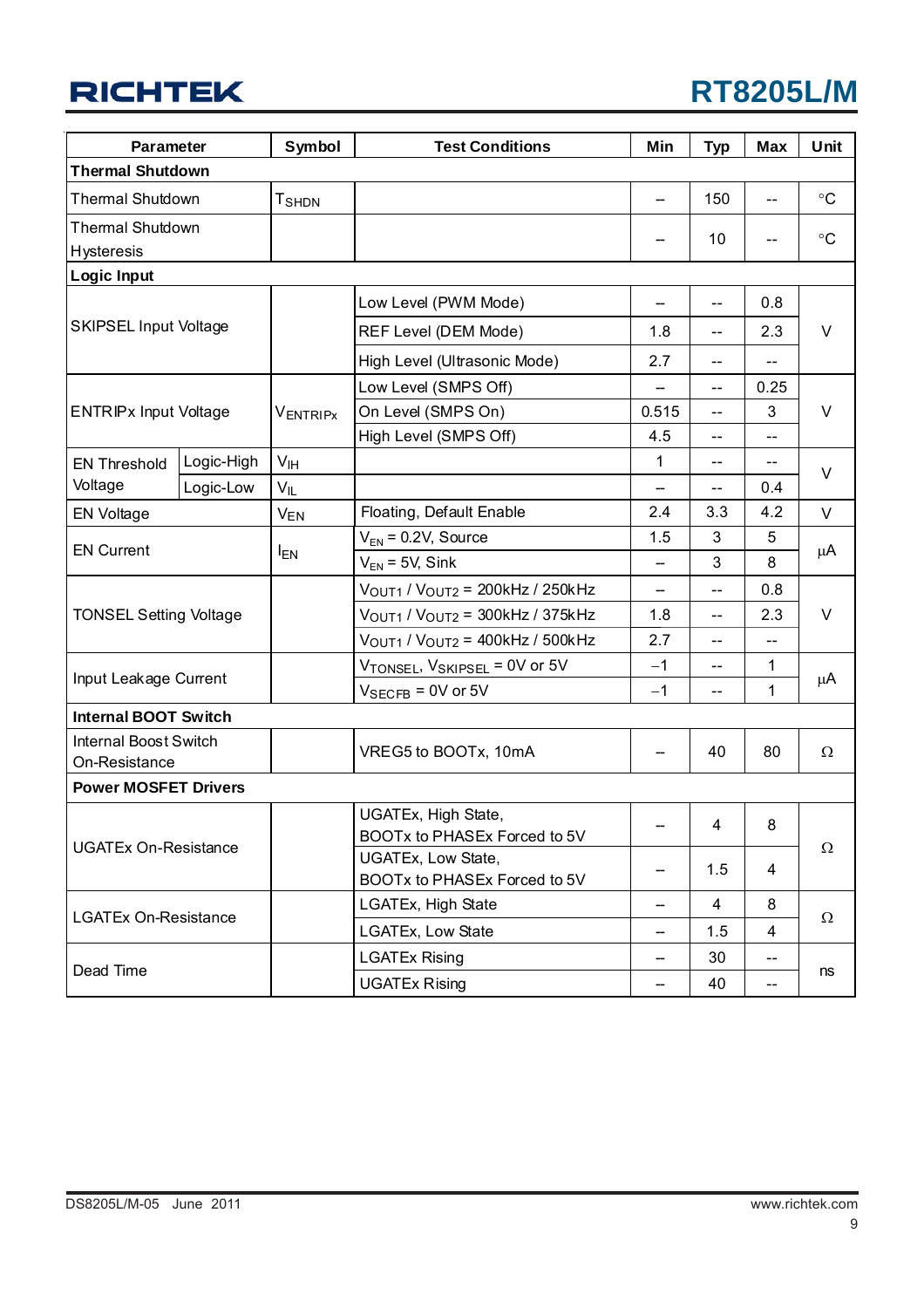- **Note 1.** Stresses listed as the above "Absolute Maximum Ratings" may cause permanent damage to the device. These are for stress ratings. Functional operation of the device at these or any other conditions beyond those indicated in the operational sections of the specifications is not implied. Exposure to absolute maximum rating conditions for extended periods may remain possibility to affect device reliability.
- Note 2. θ<sub>JA</sub> is measured in natural convection at T<sub>A</sub> = 25°C on a high effective four layers thermal conductivity four-layer test board of JEDEC 51-7 thermal measurement standard. The measurement case position of θ<sub>JC</sub> is on the exposed pad of the package.
- **Note 3.** Devices are ESD sensitive. Handling precaution is recommended.
- **Note 4.** The device is not guaranteed to function outside its operating conditions.
- **Note 5. P**VIN + PVREG5
- **Note 6.** Guaranteed by Design.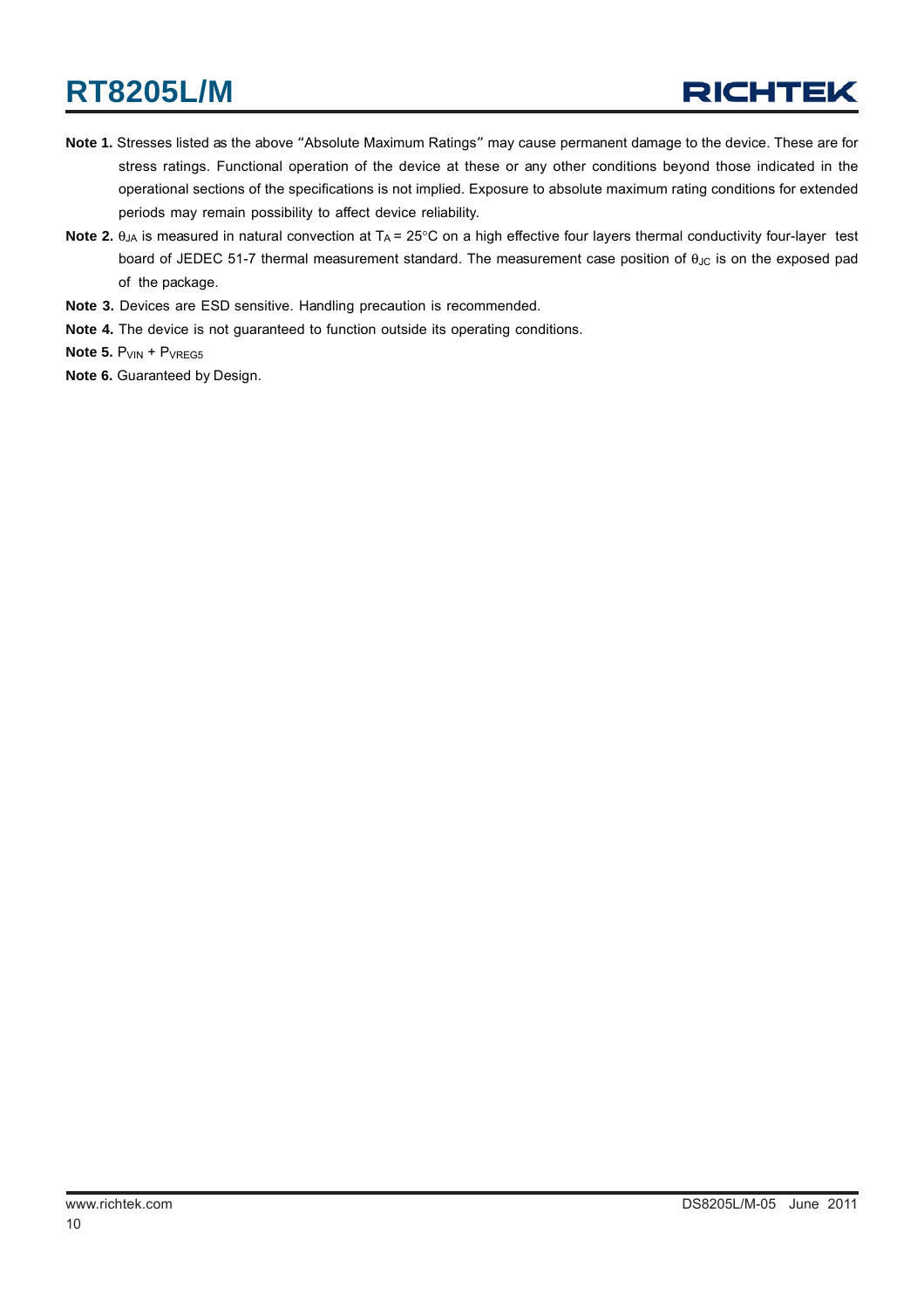### **Typical Operating Characteristics**









**VOUT2 Efficiency vs. Load Current**



**VOUT2 Efficiency vs. Load Current**

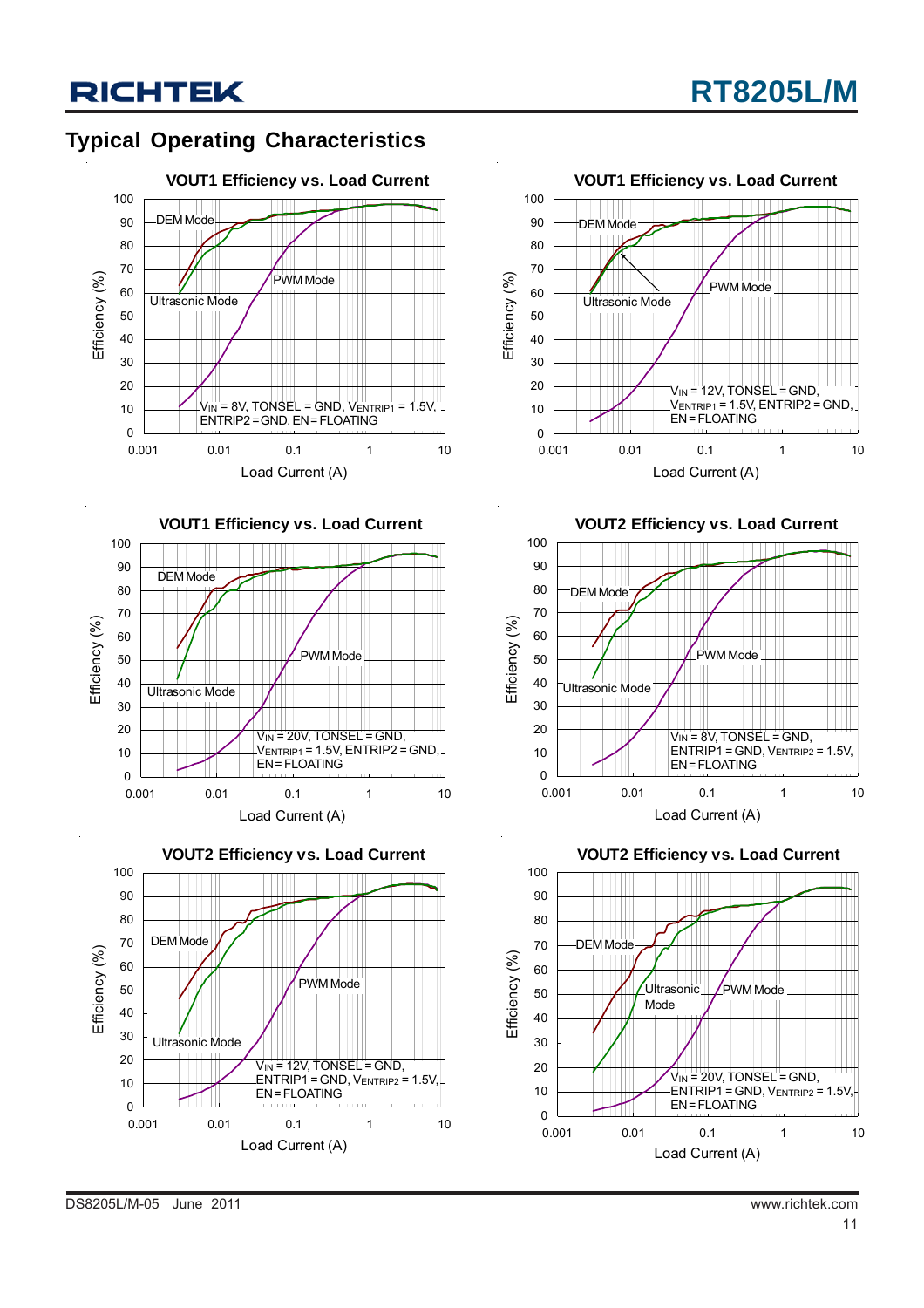













**VOUT2 Switching Frequency vs. Load Current**



**VOUT2 Switching Frequency vs. Load Current**

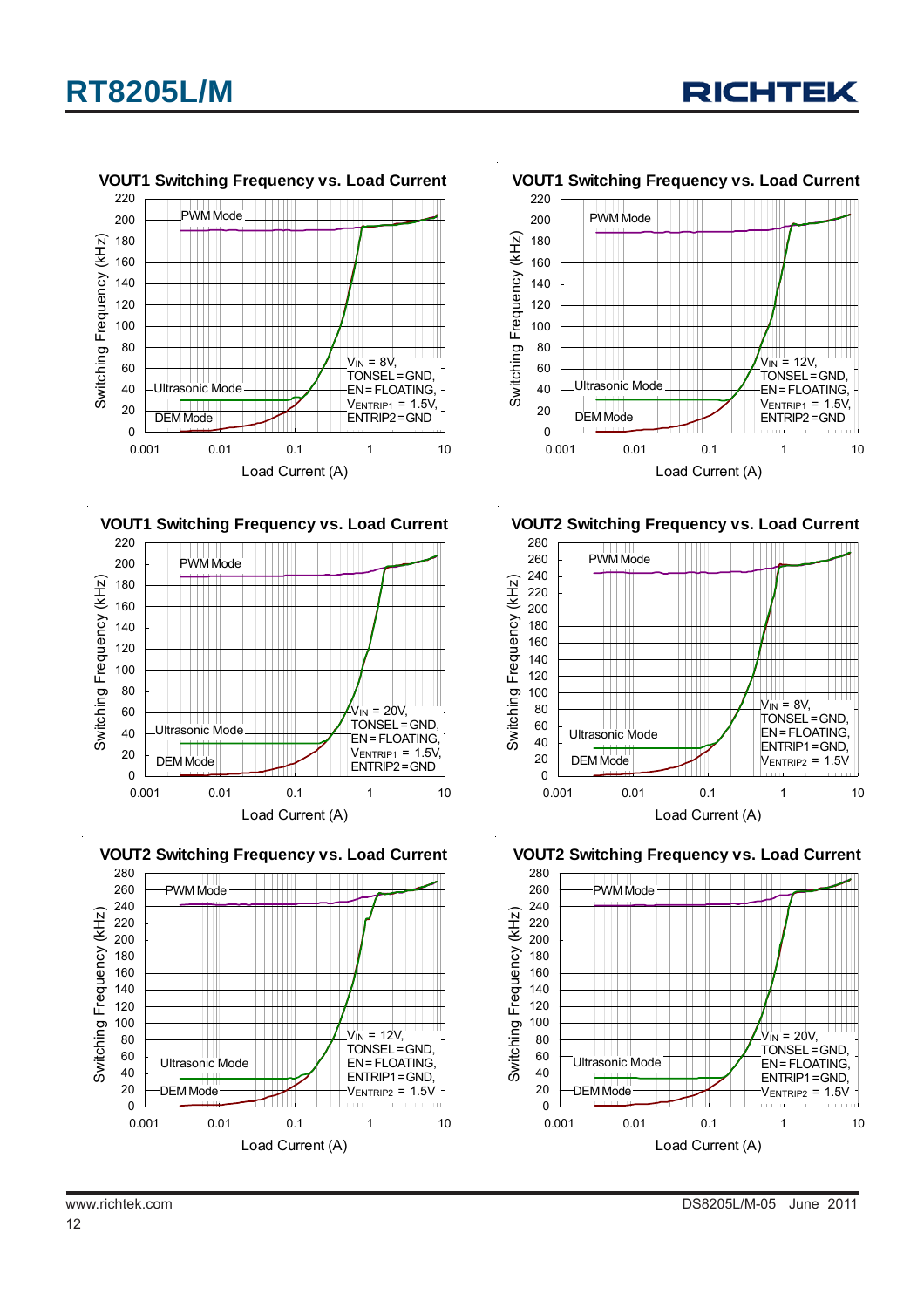





#### **VOUT2 Output Voltage vs. Load Current**



**VREG3 Output Voltage vs. Output Current**



**Battery Current vs. Input Voltage**

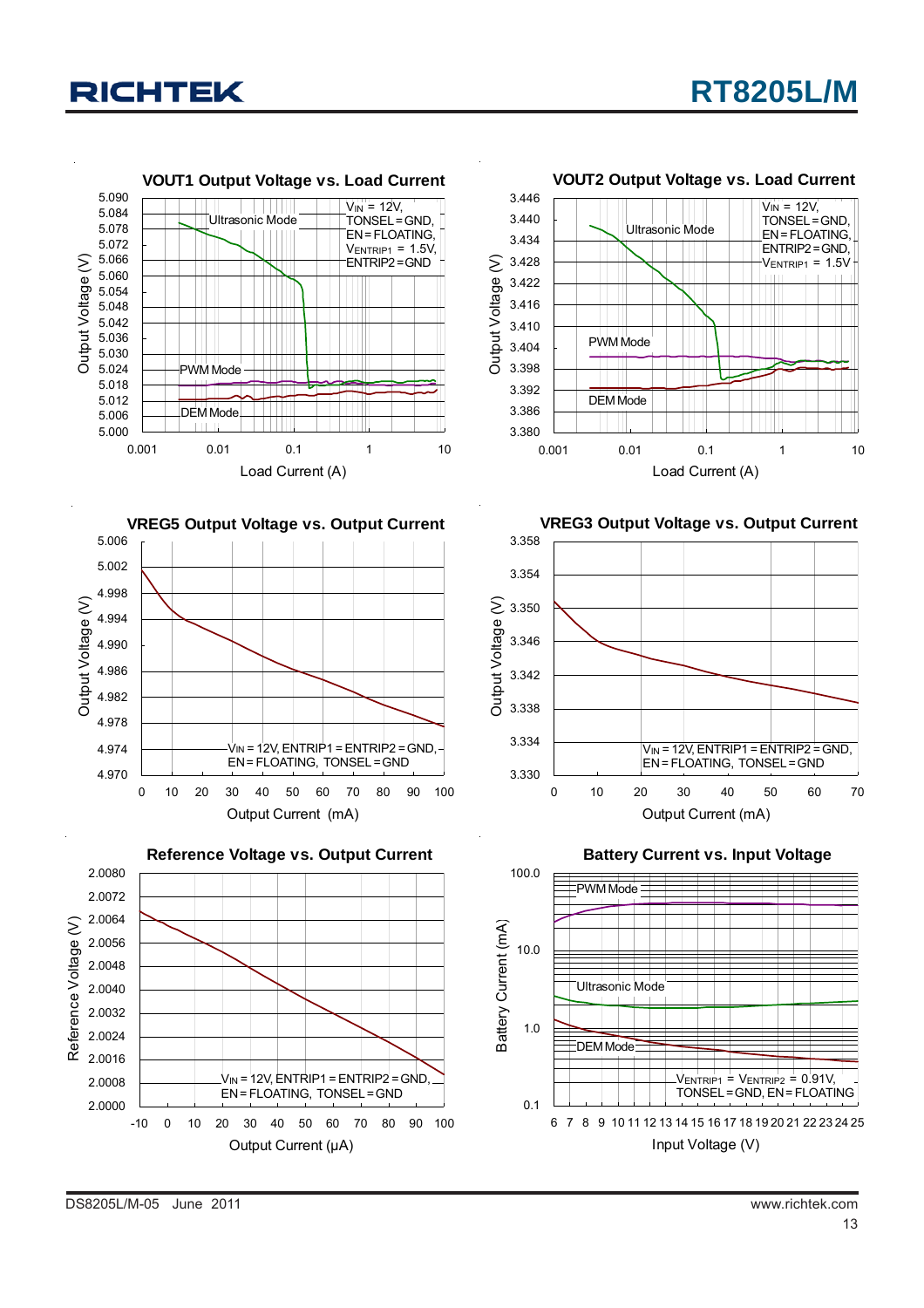



Time (1ms/Div)

وتحاط والمتحدث  $\pm$  1.1 e e F

سائن بروسان



**VREG5, VREG3 and REF Start Up**





Time (1ms/Div)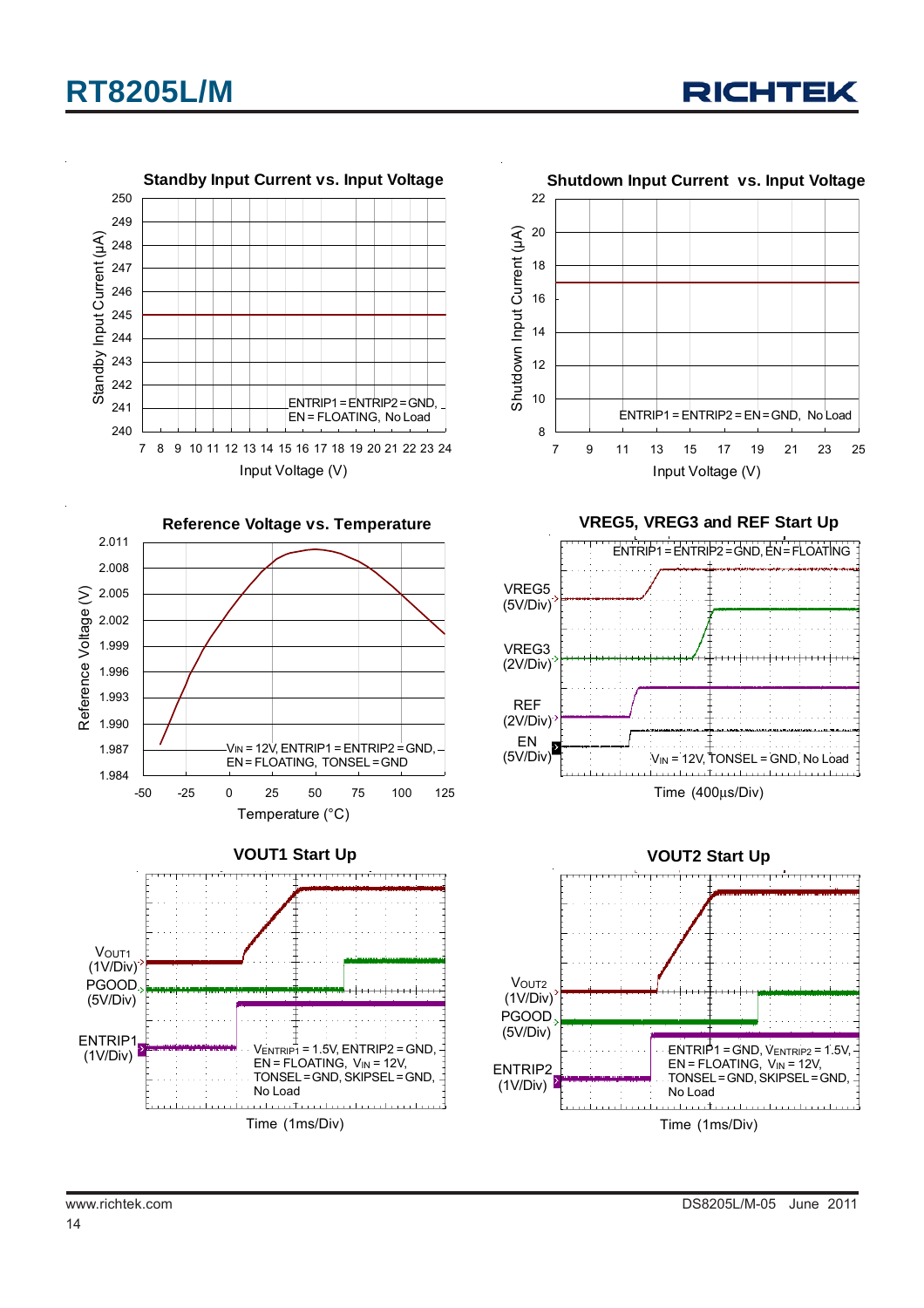









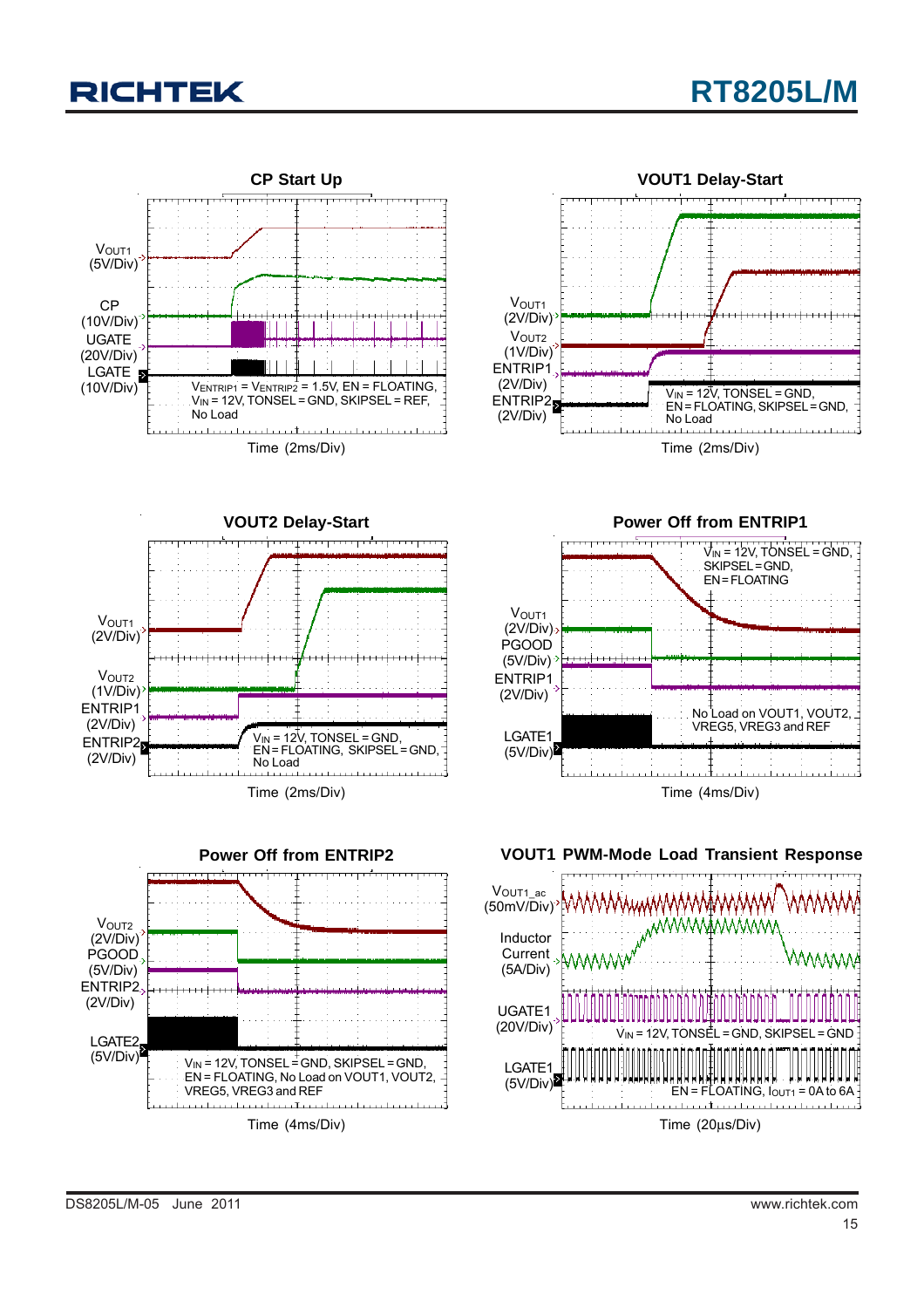





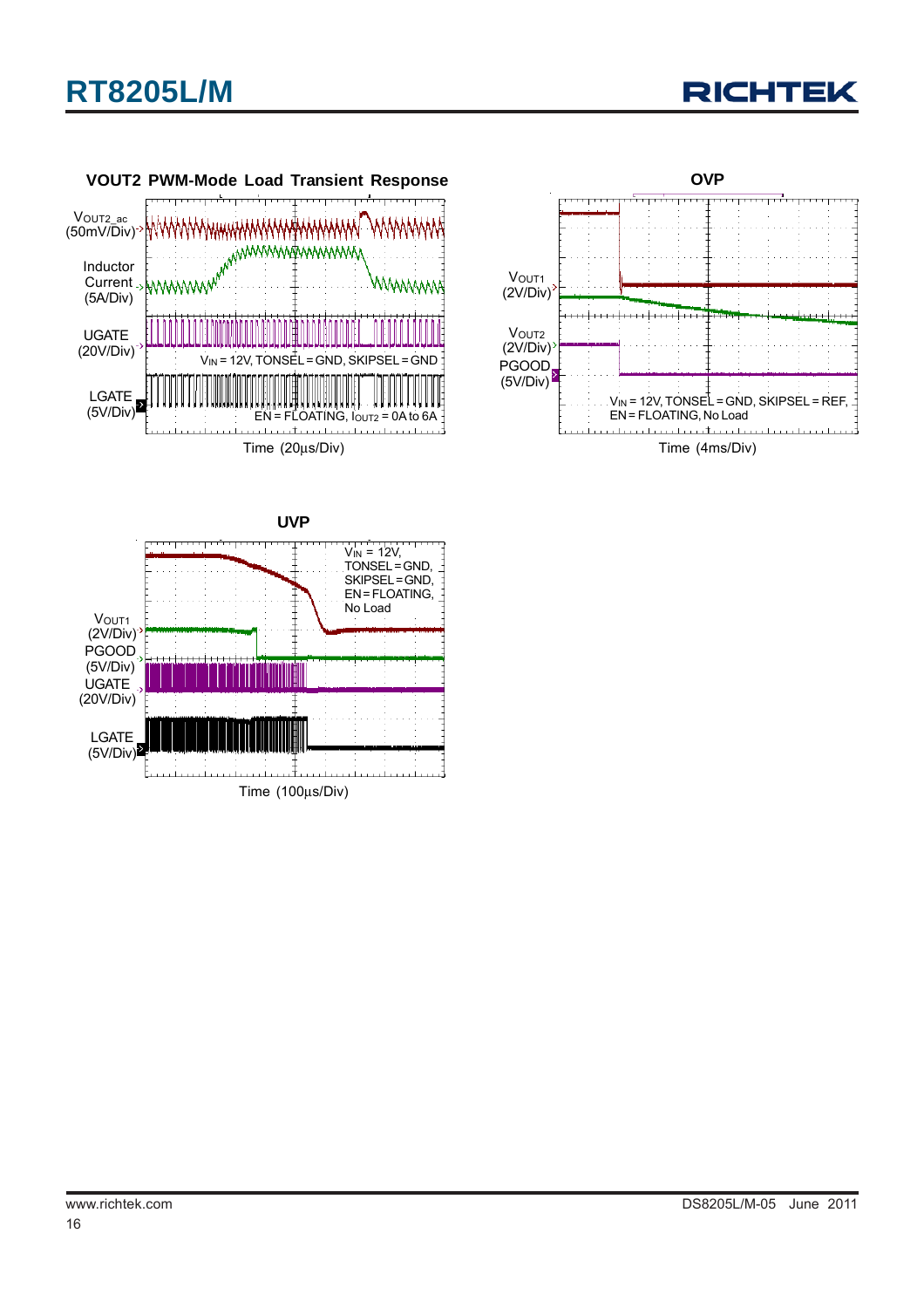### **Application Information**

The RT8205L/M is a dual, Mach Response<sup>™</sup> DRV<sup>™</sup> dual ramp valley mode synchronous buck controller. The controller is designed for low-voltage power supplies for notebook computers. Richtek's Mach Response™ technology is specifically designed for providing 100ns "instant-on" response to load steps while maintaining a relatively constant operating frequency and inductor operating point over a wide range of input voltages. The topology circumvents the poor load-transient timing problems of fixed-frequency current-mode PWMs while avoiding the problems caused by widely varying switching frequencies in conventional constant-on-time and constantoff-time PWM schemes. The DRV™ mode PWM modulator is specifically designed to have better noise immunity for such a dual output application. The RT8205L/ M includes 5V (VREG5) and 3.3V (VREG3) linear regulators. VREG5 linear regulator can step down the battery voltage to supply both internal circuitry and gate drivers. The synchronous-switch gate drivers are directly powered from VREG5. When VOUT1 voltage is above 4.66V, an automatic circuit will switch the power of the device from VREG5 linear regulator to VOUT1.

#### **PWM Operation**

The Mach Response<sup>™</sup> DRV<sup>™</sup> mode controller relies on the output filter capacitor's Effective Series Resistance (ESR) to act as a current-sense resistor, so the output ripple voltage provides the PWM ramp signal. Referring to the RT8205L/M's function block diagram, the synchronous high side MOSFET will be turned on at the beginning of each cycle. After the internal one-shot timer expires, the MOSFET will be turned off. The pulse width of this one shot is determined by the converter's input voltage and the output voltage to keep the frequency fairly constant over the input voltage range. Another one-shot sets a minimum off-time (300ns typ.). The on-time one-shot will be triggered if the error comparator is high, the low side switch current is below the current limit threshold, and the minimum off-time one-shot has timed out.

#### **PWM Frequency and On-Time Control**

The Mach Response™ control architecture runs with pseudo constant frequency by feed forwarding the input and output voltage into the on-time one shot timer. The high side switch on-time is inversely proportional to the input voltage as measured by  $V_{\text{IN}}$ , and proportional to the output voltage. There are two benefits of a constant switching frequency. First, the frequency can be selected to avoid noise-sensitive regions such as the 455kHz IF band. Second, the inductor ripple-current operating point remains relatively constant, resulting in easy design methodology and predictable output voltage ripple. Frequency for the 3V SMPS is set at 1.25 times higher than the frequency for 5V SMPS. This is done to prevent audio frequency "beating" between the two sides, which switches asynchronously for each side. The frequencies are set by the TONSEL pin connection as shown in Table 1. The on-time is given by :

 $t_{ON} = K \times (V_{OUIT} / V_{IN})$ 

where "K" is set by the TONSEL pin connection (Table 1).

The on-time guaranteed in the Electrical Characteristics table is influenced by switching delays in the external high side power MOSFET. Two external factors that influence switching frequency accuracy are resistive drops in the two conduction loops (including inductor and PC board resistance) and the dead time effect. These effects are the largest contributors to the change frequency with changing load current. The dead time effect increases the effective on-time by reducing the switching frequency. It occurs only in PWM mode (SKIPSEL = GND) when the inductor current reverses at light or negative load currents. With reversed inductor current, the inductor's EMF causes PHASEx to go high earlier than normal, thus extending the on-time by a period equal to the low-to-high dead time. For loads above the critical conduction point, the actual switching frequency is :

 $f = (V_{\text{OUT}} + V_{\text{DROP1}}) / (t_{\text{ON}} \times (V_{\text{IN}} + V_{\text{DROP1}} - V_{\text{DROP2}}))$ 

where  $V_{DROP1}$  is the sum of the parasitic voltage drops in the inductor discharge path, which includes the synchronous rectifier, inductor, and PC board resistances.  $V_{DROP2}$  is the sum of the resistances in the charging path; and  $t_{\text{OM}}$  is the on-time.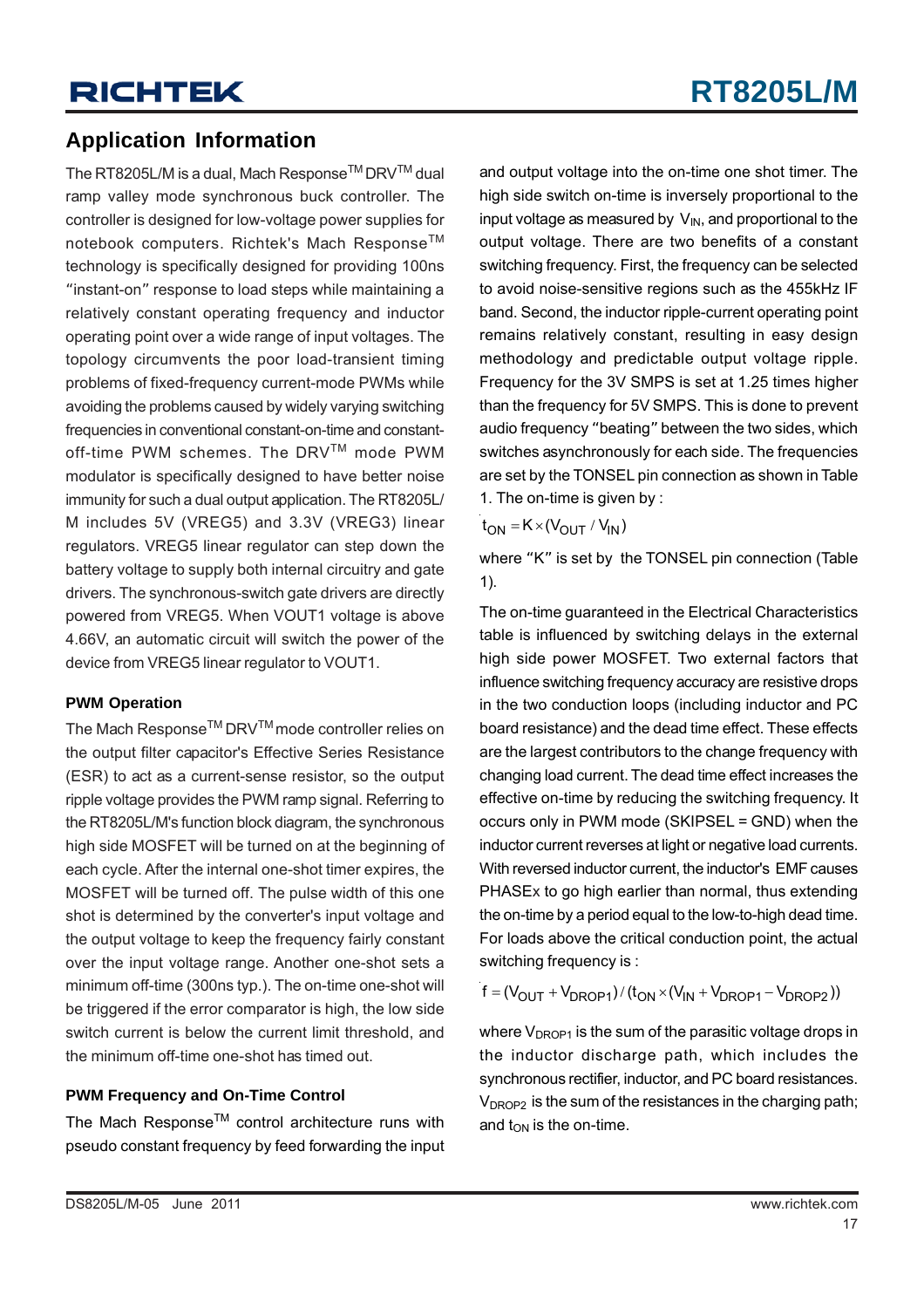

|                   | SMPS <sub>1</sub>  | SMPS <sub>1</sub> | SMPS <sub>2</sub> | SMPS <sub>2</sub> | Approximate K-Factor |  |  |  |  |
|-------------------|--------------------|-------------------|-------------------|-------------------|----------------------|--|--|--|--|
| <b>TONSEL</b>     | K-Factor $(\mu s)$ | Frequency (kHz)   | $K-Factor(\mu s)$ | Frequency (kHz)   | Error $(\% )$        |  |  |  |  |
| GND               |                    | 200               | 4                 | 250               | ±10                  |  |  |  |  |
| <b>REF</b>        | 3.33               | 300               | 2.67              | 375               | ±10                  |  |  |  |  |
| VREG5 or<br>VREG3 | 2.5                | 400               |                   | 500               | ±10                  |  |  |  |  |

**Table 1. TONSEL Connection and Switching Frequency**

#### **Operation Mode Selection (SKIPSEL)**

The RT8205L/M supports three operation modes: Diode-Emulation Mode, Ultrasonic Mode, and Forced-CCM Mode. User can set operation mode via the SKIPSEL pin.

#### **Diode-Emulation Mode (SKIPSEL = REF)**

In Diode-Emulation Mode, the RT8205L/M automatically reduces switching frequency at light load conditions to maintain high efficiency. This reduction of frequency is achieved smoothly. As the output current decreases from heavy load condition, the inductor current is also reduced and eventually comes to the point when its valley touches zero current, which is the boundary between continuous conduction and discontinuous conduction modes. By emulating the behavior of diodes, the low side MOSFET allows only partial negative current when the inductor free wheeling current becomes negative. As the load current is further decreased, it takes longer and longer to discharge the output capacitor to the level that requires the next "ON" cycle. The on-time is kept the same as that in the heavy-load condition. In reverse, when the output current increases from light load to heavy load, the switching frequency increases to the preset value as the inductor current reaches the continuous conduction. The transition load point to the light load operation as follows (Figure 1) :





$$
I_{LOAD(SKIP)} \approx \frac{(V_{IN} - V_{OUT})}{2L} \times t_{ON}
$$

where  $t_{ON}$  is the On-time.

The switching waveforms may appear noisy and asynchronous when light loading causes Diode-Emulation Mode operation. However, this is normal and results in high efficiency. Trade offs in PFM noise vs. light load efficiency is made by varying the inductor value. Generally, low inductor values produce a broader efficiency vs. load curve, while higher values result in higher full load efficiency (assuming that the coil resistance remains fixed) and less output voltage ripple. Penalties for using higher inductor values include larger physical size and degraded load transient response (especially at low input voltage levels).

#### **Ultrasonic Mode (SKIPSEL = VREG5 or VREG3)**

The RT8205L/M activates an unique Diode-Emulation Mode with a minimum switching frequency of 25kHz, called the Ultrasonic Mode. The Ultrasonic Mode avoids audiofrequency modulation that would otherwise be present when a lightly loaded controller automatically skips pulses. In Ultrasonic Mode, the high side switch gate driver signal is ORed with an internal oscillator (>25kHz). Once the internal oscillator is triggered, the controller enters constant off-time control. When output voltage reaches the setting peak threshold, the controller turns on the low side MOSFET until the controller detects that the inductor current has dropped below the zero crossing threshold. The internal circuitry provides a constant off-time control, and it is effective to regulate the output voltage under light load condition.

#### **Forced CCM Mode (SKIPSEL = GND)**

The low noise, Forced CCM mode (SKIPSEL = GND) disables the zero crossing comparator, which controls the low side switch on-time. This causes the low side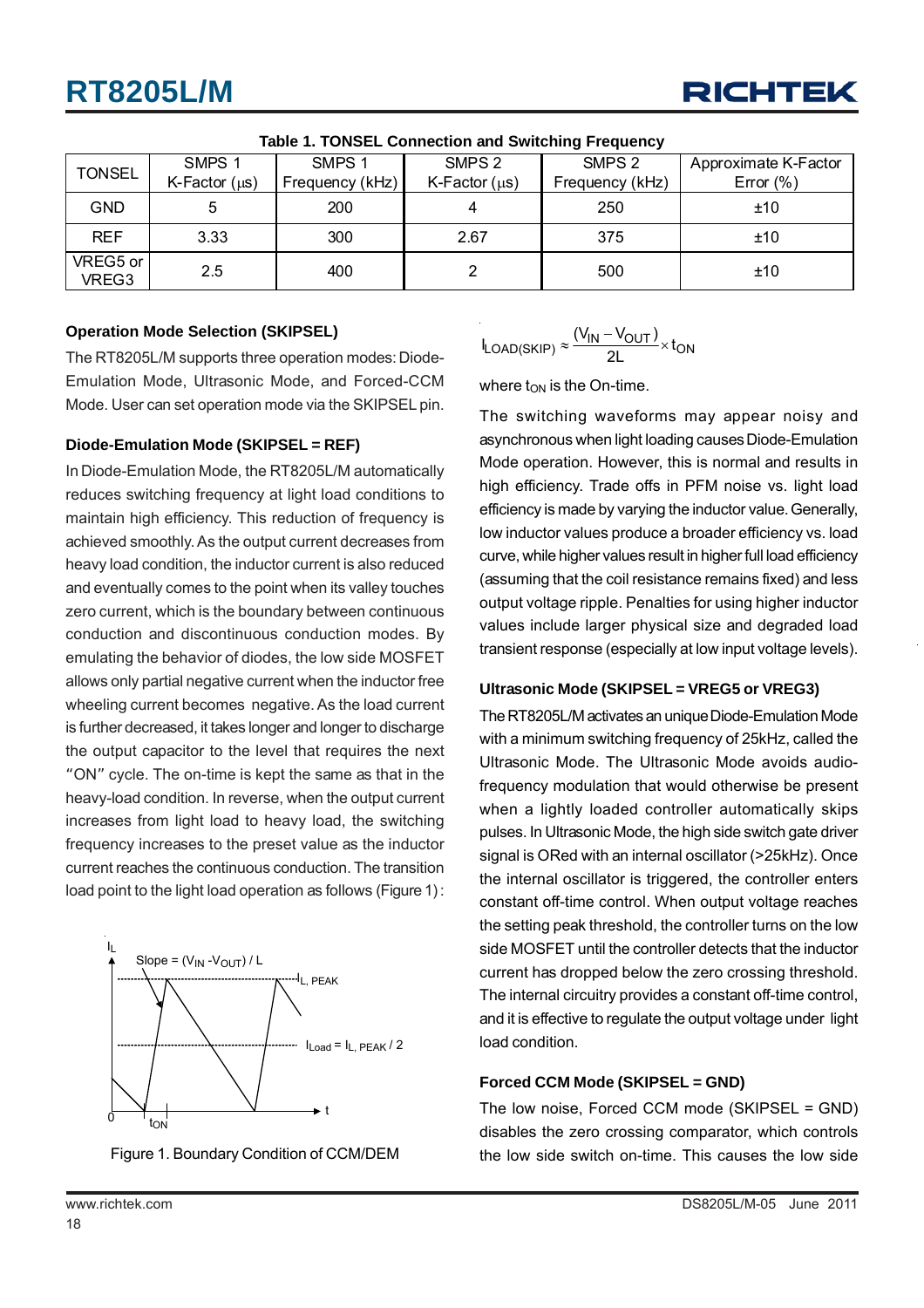gate driver waveform to become the complement of the high side gate driver waveform. This in turn causes the inductor current to reverse at light loads as the PWM loop to maintain a duty ratio of  $V_{\text{OUT}}/V_{\text{IN}}$ . The benefit of forced CCM mode is to keep the switching frequency fairly constant, but it comes at a cost. The no-load battery current can be from 10mA to 40mA, depending on the external MOSFETs.

#### **Reference and Linear Regulators (REF, VREGx)**

The 2V reference (REF) is accurate within  $\pm$ 1% over the entire operating temperature range, making REF useful as a precision system reference. Bypass REF to GND with a minimum 0.22μF ceramic capacitor. REF can supply up to 100μA for external loads. Loading REF reduces the VOUTx output voltage slightly because of the reference load regulation error.

The RT8205L/M includes 5V (VREG5) and 3.3V (VREG3) linear regulators. The VREG5 regulator supplies a total of 100mA for internal and external loads, including the MOSFET gate driver and PWM controller. The VREG3 regulator supplies up to 100mA for external loads. Bypass VREG5 and VREG3 with a minimum 4.7μF ceramic capacitor.

When the 5V main output voltage is above the VREG5 switchover threshold (4.75V), an internal 1.5Ω P- MOSFET switch connects VOUT1 to VREG5, while simultaneously shutting down the VREG5 linear regulator. Similarly, when the 3.3V main output voltage is above the VREG3 switchover threshold (3.125V), an internal 1.5Ω P-MOSFET switch connects VOUT2 to VREG3, while simultaneously shutting down the VREG3 linear regulator. It can decrease the power dissipation from the same battery, because the converted efficiency of SMPS is better than the converted efficiency of the linear regulator.

#### **Current Limit Setting (ENTRIPx)**

The RT8205L/M has a cycle-by-cycle current limit control. The current limit circuit employs an unique "Valley" current sensing algorithm. If the magnitude of the current sense signal at PHASEx is above the current limit threshold, the PWM is not allowed to initiate a new cycle (Figure 2). The actual peak current is greater than the current limit threshold by an amount equal to the inductor ripple current.

Therefore, the exact current limit characteristic and maximum load capability are functions of the sense resistance, inductor value, and battery and output voltage.



Figure 2. " Valley" Current Limit

The RT8205L/M uses the on resistance of the synchronous rectifier as the current sense element and supports temperature compensated MOSFET  $R_{DS(ON)}$  sensing. The  $R_{\text{II,IMx}}$  resistor between the ENTRIPx pin and GND sets the current limit threshold. The resistor  $R<sub>II~IMx</sub>$  is connected to a current source from ENTRIPx, which is typically10μA at room temperature. The current source has a 4700ppm/ °C temperature slope to compensate the temperature dependency of the  $R_{DS(ON)}$ . When the voltage drop across the sense resistor or low side MOSFET equals 1/10 the voltage across the  $R_{\text{ILMx}}$  resistor, positive current limit will be activated. The high side MOSFET will not be turned on until the voltage drop across the MOSFET falls below 1/10 the voltage across the  $R_{II,IMx}$  resistor.

Choose a current limit resistor by following equation :

 $V_{\text{ILIMx}} = (R_{\text{ILIMx}} \times 10 \mu A)/10 = I_{\text{ILIMx}} \times R_{\text{DS}(\text{ON})}$ 

 $R_{\text{ILIMx}} = (I_{\text{ILIMx}} \times R_{DS(ON)}) \times 10 / 10 \mu A$ 

Carefully observe the PC board layout guidelines to ensures that noise and DC errors do not corrupt the current sense signal at PHASEx and GND. Mount or place the IC close to the low side MOSFET.

#### **Charge Pump (SECFB)**

The external 14V charge pump is driven by LGATEx (Figure 3). When LGATEx is low, C1 will be charged by D1 from  $V<sub>OUT1</sub>$ . C1 voltage is equal to VOUT1 minus a diode drop. When LGATEx transitions to high, the charges from C1 will transfer to C2 through D2 and charge it to  $V_{LGATEX}$  plus  $V_{C1}$ . As LGATEx transitions low on the next cycle, C2 will charge C3 to its voltage minus a diode drop through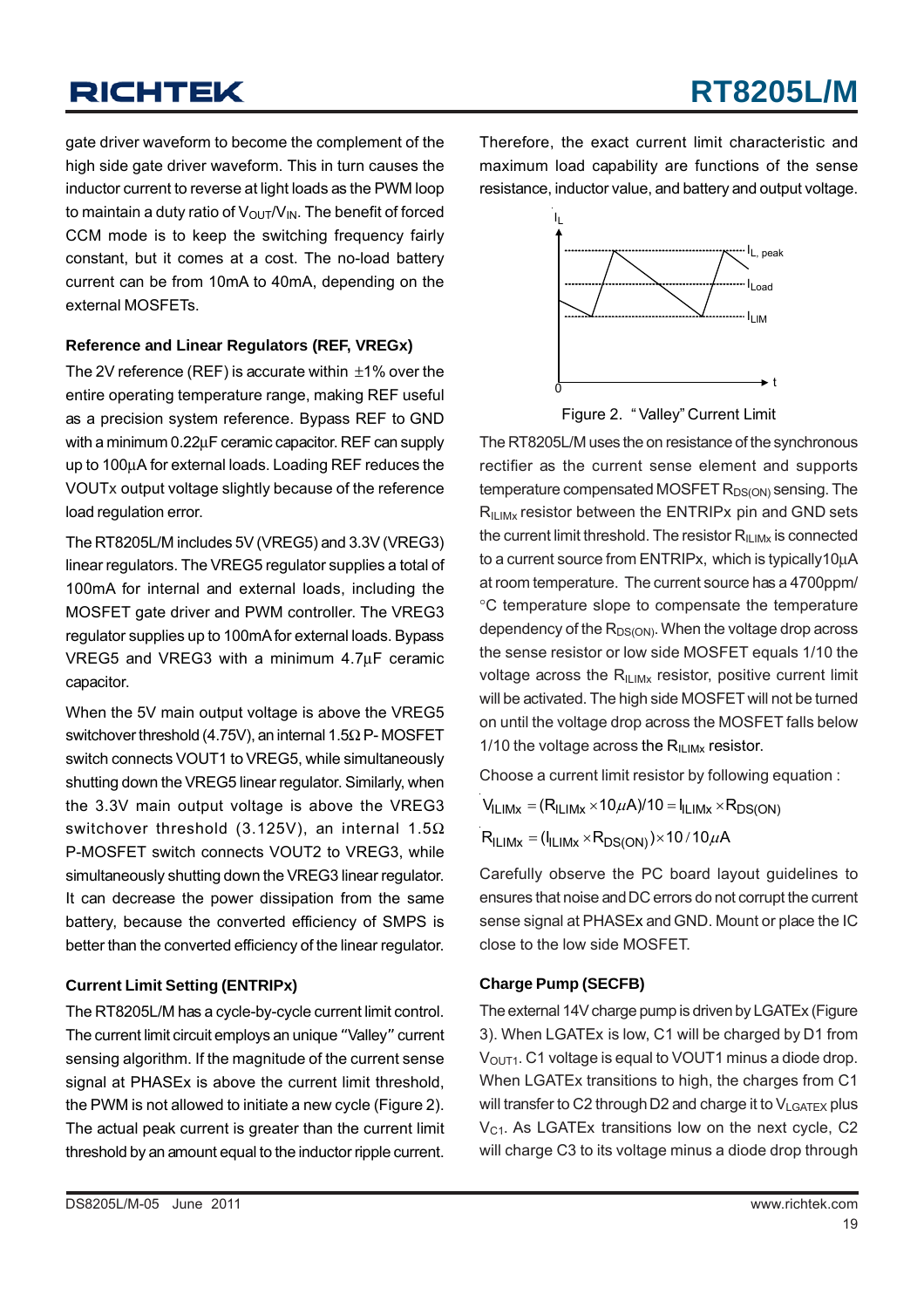# RICHTEK

D3. Finally, C3 charges C4 through D4 when LGATEx switches to high. So,  $V_{CP}$  voltage is:

$$
V_{CP} = VOUT1 + 2 \times V_{LGATEX} - 4 \times V_D
$$

where V<sub>LGATEX</sub> is the peak voltage of LGATEx driver and is equal to the VREG5;  $V_D$  is the forward diode dropped across the Schottky.

SECFB in the RT8205M is used to monitor the charge pump through the resistive divider (Figure 3) to generate approximately 14V DC voltage and the clock driver uses VOUT1 as its power supply. In the event when SECFB drops below its feedback threshold, an ultrasonic pulse will occur to refresh the charge pump driven by LGATEx. In the event of an overload on charge pump where SECFB can not reach more than its feedback threshold, the controller will enter the ultrasonic mode. Special care should be taken to ensure enough normal ripple voltage on each cycle as to prevent charge pump shutdown.

Reducing the charge pump decoupling capacitor and placing a small ceramic capacitor (47 pF to 220pF) ( $C_F$  of Figure 3) in parallel with the upper leg of the SECFB resistor feedback network ( $R_{CP1}$  of Figure 3) will also increase the robustness of the charge pump.



Figure 3. Charge Pump Circuit Connected to SECFB

#### **MOSFET Gate Driver (UGATEx, LGATEx)**

The high side driver is designed to drive high current, low  $R_{DS(ON)}$  N-MOSFET(s). When configured as a floating driver, a 5V bias voltage is delivered from the VREG5 supply. The average drive current is calculated by the gate charge at  $V_{GS}$  = 5V times the switching frequency. The instantaneous drive current is supplied by the flying capacitor between the BOOTx and PHASEx pins. A dead time to prevent shoot through is internally generated between the high side MOSFET off to, the low side MOSFET on, and the low side MOSFET off to the high side MOSFET on.

The low side driver is designed to drive high current, low  $R_{DS(ON)}$  N-MOSFET(s). The internal pull down transistor that drives LGATEx low is robust, with a 1.5Ω typical on resistance. A 5V bias voltage is delivered from the VREG5 supply. The instantaneous drive current is supplied by an input capacitor connected between VREG5 and GND.

For high current applications, some combinations of high and low side MOSFETs might be encountered that will cause excessive gate drain coupling, which can lead to efficiency killing, EMI producing shoot through currents. This can be remedied by adding a resistor in series with BOOTx, which increases the turn-on time of the high side MOSFET without degrading the turn-off time (Figure 4).



Figure 4. Reducing the UGATEx Rise Time

#### **Soft-Start**

The RT8205L/M provides internal soft-start function to prevent large inrush current and output voltage overshoot when the converter starts up. The soft-start (SS) automatically begins once the chip is enabled. During softstart, the voltage is clamped to the ramping of internal reference voltage which is compared with FBx signal. The typical soft-start duration is 2ms. An unique PWM duty limit control that prevents output over voltage during softstart period is designed specifically for FBx floating.

#### **UVLO Protection**

The RT8205L/M features VREG5 under voltage lockout protection (UVLO). When the VREG5 voltage is lower than 3.9V (typ.) and the VREG3 voltage is lower than 2.5V (typ.), both switch power supplies are shut off. This is non-latch protection.

#### **Power Good Output (PGOOD)**

PGOOD is an open-drain type output and requires a pullup resistor. PGOOD is actively held low in soft-start,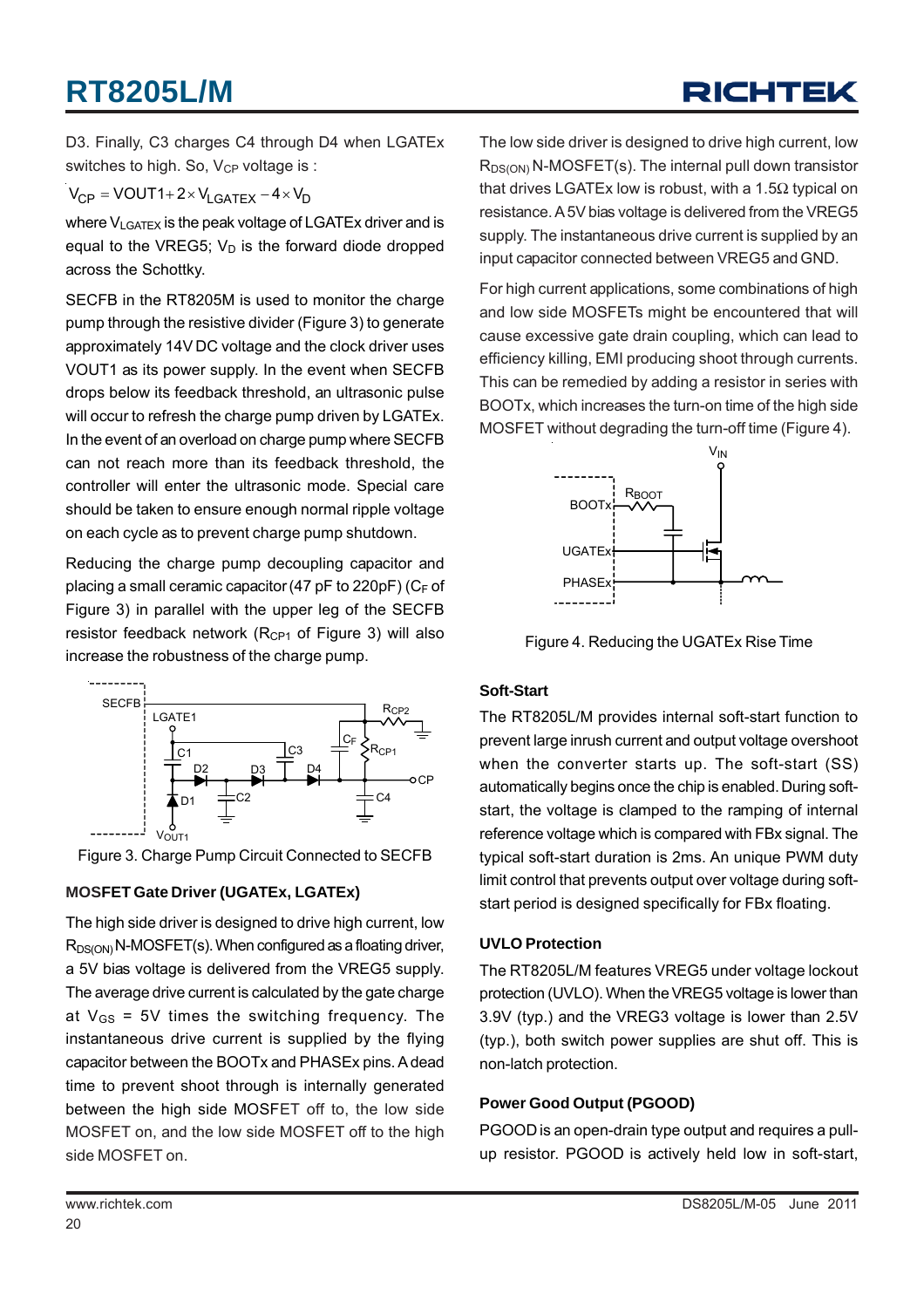standby, and shutdown. It is released when both output voltages are above 91% of the nominal regulation point. The PGOOD goes low if either output turns off or is 15% below its nominal regulator point.

#### **Output Over Voltage Protection (OVP)**

The output voltage can be continuously monitored for over voltage. If the output voltage exceeds 12% of its set voltage threshold, the over voltage protection is triggered and the LGATEx low side gate drivers are forced high. This activates the low side MOSFET switch, which rapidly discharges the output capacitor and pulls the input voltage downward.

The RT8205L/M is latched once OVP is triggered and can only be released by toggling EN, ENTRIPx or cycling  $V_{\text{IN}}$ . There is a 5μs delay built into the over voltage protection circuit to prevent false alarm.

Note that the latching LGATEx high causes the output voltage to dip slightly negative when energy has been previously stored in the LC tank circuit. For loads that cannot tolerate a negative voltage, place a power Schottky diode across the output to act as a reverse polarity clamp.

If the over voltage condition is caused by a short in the high side switch, completely turning on the low side MOSFET can create an electrical short between the battery and GND, which will blow the fuse and disconnect the battery from the output.

#### **Output Under Voltage Protection (UVP)**

The output voltage can be continuously monitored for under voltage protection. If the output is less than 52% of its set voltage threshold, under voltage protection will be triggered, and then both UGATEx and LGATEx gate drivers will be forced low. The UVP will be ignored for at least 5ms (typ.) after start up or a rising edge on ENTRIPx. Toggle ENTRIPx or cycle  $V_{IN}$  to reset the UVP fault latch and restart the controller.

#### **Thermal Protection**

The RT8205L/M features thermal shutdown protection to prevent overheat damage to the device. Thermal shutdown occurs when the die temperature exceeds 150°C. All internal circuitry is inactive during thermal shutdown. The RT8205L/M triggers thermal shutdown if VREGx is not supplied from VOUTx, while the input voltage on V<sub>IN</sub> and the drawing current from VREGx are too high. Even if VREGx is supplied from VOUTx, large power dissipation on automatic switches caused by overloading VREGx, which may also result in thermal shutdown.

#### **Discharge Mode (Soft-Discharge)**

When ENTRIPx is low and a transition to standby or shutdown mode occurs, or the output under voltage fault latch is set, the output discharge mode will be triggered. During discharge mode, the output capacitors' residual charge will be discharge to GND through an internal switch.

#### **Shutdown Mode**

The RT8205L/M SMPS1, SMPS2, VREG3 and VREG5 have independent enabling control. Drive EN, ENTRIP1 and ENTRIP2 below the precise input falling edge trip level to place the RT8205L/M in its low power shutdown state. The RT8205L/M consumes only 20μA of input current while in shutdown. When shutdown mode is activated, the reference turns off. The accurate 0.4V falling edge threshold on the EN pin can be used to detect a specific analog voltage level as well as to shutdown the device. Once in shutdown, the 1V rising edge threshold activates, providing sufficient hysteresis for most applications.

#### **Power Up Sequencing and On/Off Controls (ENTRIPx)**

ENTRIP1 and ENTRIP2 control the SMPS power up sequencing. When the RT8205L/M is in single channel mode, ENTRIP1 or ENTRIP2 enables the respective outputs when ENTRIPx voltage rises above 0.515V.

Since current source form ENTRIPx has 4700ppm/°C temperature slope, please make sure that ENTRIPx voltage is high enough to enable the respective output in low temperature application.

If ENTRIPx pin becomes higher than the enable threshold voltage while another channel is starting up, soft-start is postponed until the other channel's soft-start has completed. If both ENTRIP1 and ENTRIP2 become higher than the enable threshold voltage simultaneously (within 60μs), both channels will be start up simultaneously. The timing diagrams of the power sequence is shown below (Figure 5).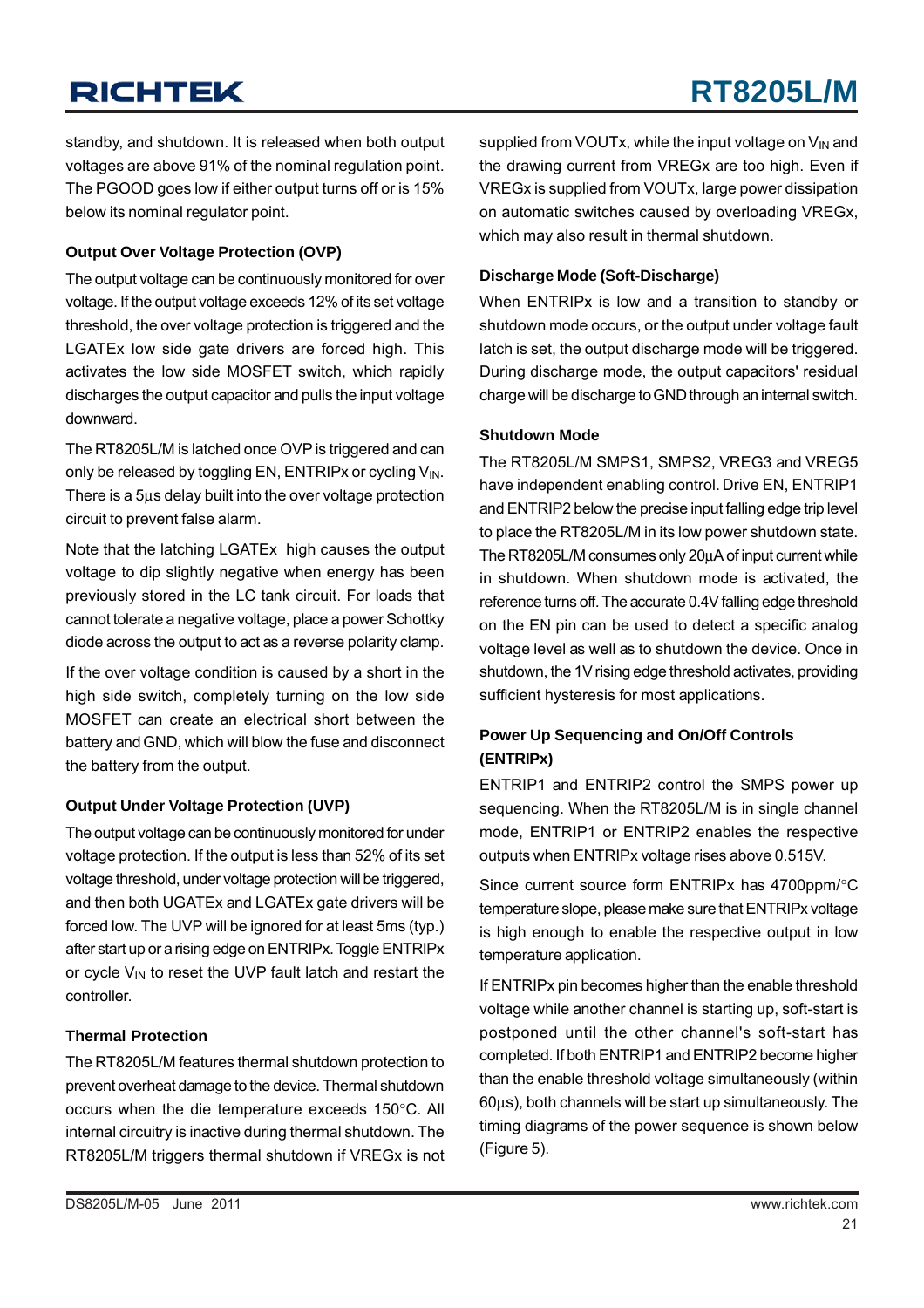



![](_page_21_Figure_3.jpeg)

| <b>Mode</b>                    | Condition                                                                                       | <b>Comment</b>                                                                                                                                                           |
|--------------------------------|-------------------------------------------------------------------------------------------------|--------------------------------------------------------------------------------------------------------------------------------------------------------------------------|
| Power UP                       | $VREG_X$ < UVLO threshold                                                                       | Transitions to discharge mode after a $V_{IN}$ POR and after<br>REF becomes valid. VREG5, VREG3, and REF remain<br>active.                                               |
| <b>RUN</b>                     | EN = high, VOUT1 or VOUT2<br>enabled                                                            | Normal Operation.                                                                                                                                                        |
| Over Voltage<br>Protection     | Either output > 111% of the nominal<br>level.                                                   | LGATEx is forced high. VREG3, VREG5 and REF active.<br>Exited by VIN POR or by toggling EN, ENTRIPx                                                                      |
| Under<br>Voltage<br>Protection | Either output < 52% of the nominal<br>level after 3ms time out expires and<br>output is enabled | Both UGATEx and LGATEx are forced low and enter<br>discharge mode. VREG3, VREG5 and REF are active.<br>Exited by VIN POR or by toggling EN, ENTRIPx                      |
| Discharge                      | Either SMPS output is still high in<br>either standby mode or shutdown<br>mode                  | During discharge mode, there is one path to discharge the<br>outputs capacitor residual charge. That is output capacitor<br>discharge to GND through an internal switch. |
| Standby                        | ENTRIPx < startup threshold,<br>$EN = high$ .                                                   | VREG3, VREG5 and REF are active.                                                                                                                                         |
| <b>Shutdown</b>                | $EN = low$                                                                                      | All circuitry off.                                                                                                                                                       |
| Thermal<br>Shutdown            | $T_{\rm J}$ > 150°C                                                                             | All circuitry off. Exit by VIN POR or by toggling EN, ENTRIPX                                                                                                            |

#### **Table 2. Operation Mode Truth Table**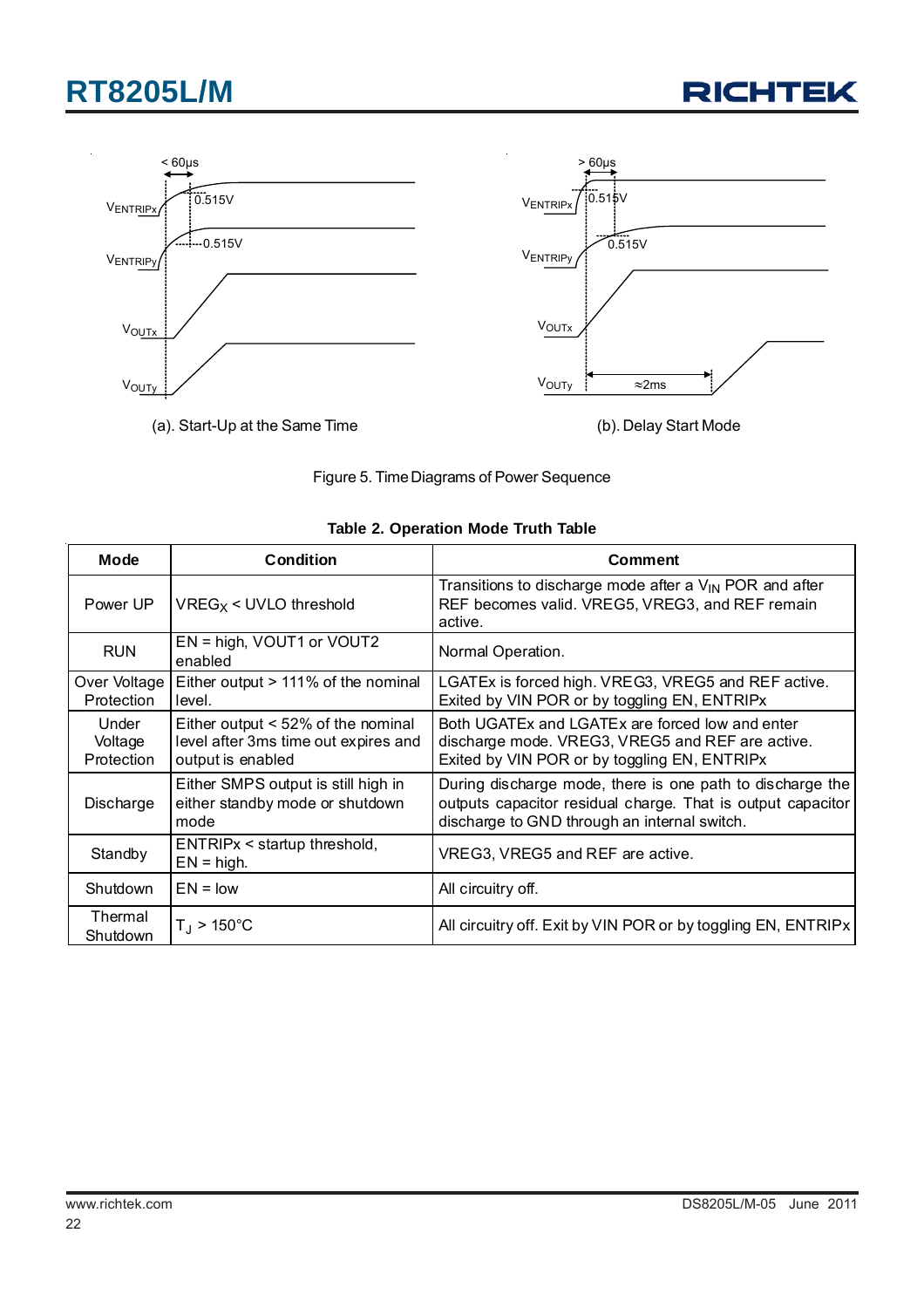| EN<br>(V)                       | <b>ENTRIP1</b>                                                 | <b>ENTRIP2</b>                                       | <b>REF</b> | VREG5 | VREG3 | SMPS1                        | SMPS2                        |
|---------------------------------|----------------------------------------------------------------|------------------------------------------------------|------------|-------|-------|------------------------------|------------------------------|
| Low                             | X                                                              | X                                                    | Off        | Off   | Off   | Off                          | Off                          |
| "> $1V$ "<br>$\Rightarrow$ High | X                                                              | X                                                    | On         | On    | On    | Off                          | Off                          |
| " $>1V$ "<br>$\Rightarrow$ High | Off                                                            | Off                                                  | On         | On    | On    | Off                          | Off                          |
| "> $1V$ "<br>$\Rightarrow$ High | Off                                                            | On                                                   | On         | On    | On    | Off                          | On                           |
| "> $1V$ "<br>$\Rightarrow$ High | On<br>(after<br><b>ENTRIP2</b> is<br>On without<br>$60\mu s$ ) | On                                                   | On         | On    | On    | On<br>(after SMPS2<br>is on) | On                           |
| " $>1V$ "<br>$\Rightarrow$ High | On                                                             | Off                                                  | On         | On    | On    | On                           | Off                          |
| "> $1V$ "<br>$\Rightarrow$ High | On                                                             | On<br>(after ENTRIP1<br>is On without<br>$60\mu s$ ) | On         | On    | On    | On                           | On<br>(after SMPS1<br>is on) |
| "> $1V$ "<br>$\Rightarrow$ High | On                                                             | On                                                   | On         | On    | On    | On                           | On                           |

**Table 3. Power Up Sequencing**

#### **Output Voltage Setting (FBx)**

Connect a resistor voltage divider at the FBxpin between VOUTx and GND to adjust the respective output voltage between 2V and 5.5V (Figure 6). Refering to Figure 5 as an example, choose R2 to be approximately 10kΩ, and solve for R1 using the equation :

$$
V_{OUTx} = V_{FBX} \times \left(1 + \left(\frac{R1}{R2}\right)\right)
$$

where  $V_{\text{FBX}}$  is 2V.

![](_page_22_Figure_8.jpeg)

Figure 6. Setting  $V_{\text{OUTX}}$  with resistor divider

#### **Output Inductor Selection**

The switching frequency (on-time) and operating point (% ripple or LIR) determine the inductor value as shown in the following equation :

$$
L = \frac{t_{ON} \times (V_{IN} - V_{OUTx})}{LIR \times I_{LOAD(MAX)}}
$$

where LIR is the ratio of the peak to peak ripple current to the average inductor current.

Find a low loss inductor having the lowest possible DC resistance that fits in the allotted dimensions. Ferrite cores are often the best choice, although powdered iron is inexpensive and can work well at 200kHz. The core must be large enough not to saturate at the peak inductor current  $(I_{\text{PEAK}})$ :

 $I_{PEAK} = I_{LOAD(MAX)} + \left[ (LIR/2) \times I_{LOAD(MAX)} \right]$ 

The calculation above shall serve as a general reference. To further improve the transient response, the output inductance can be reduced even further. This needs to be considered along with the selection of the output capacitor.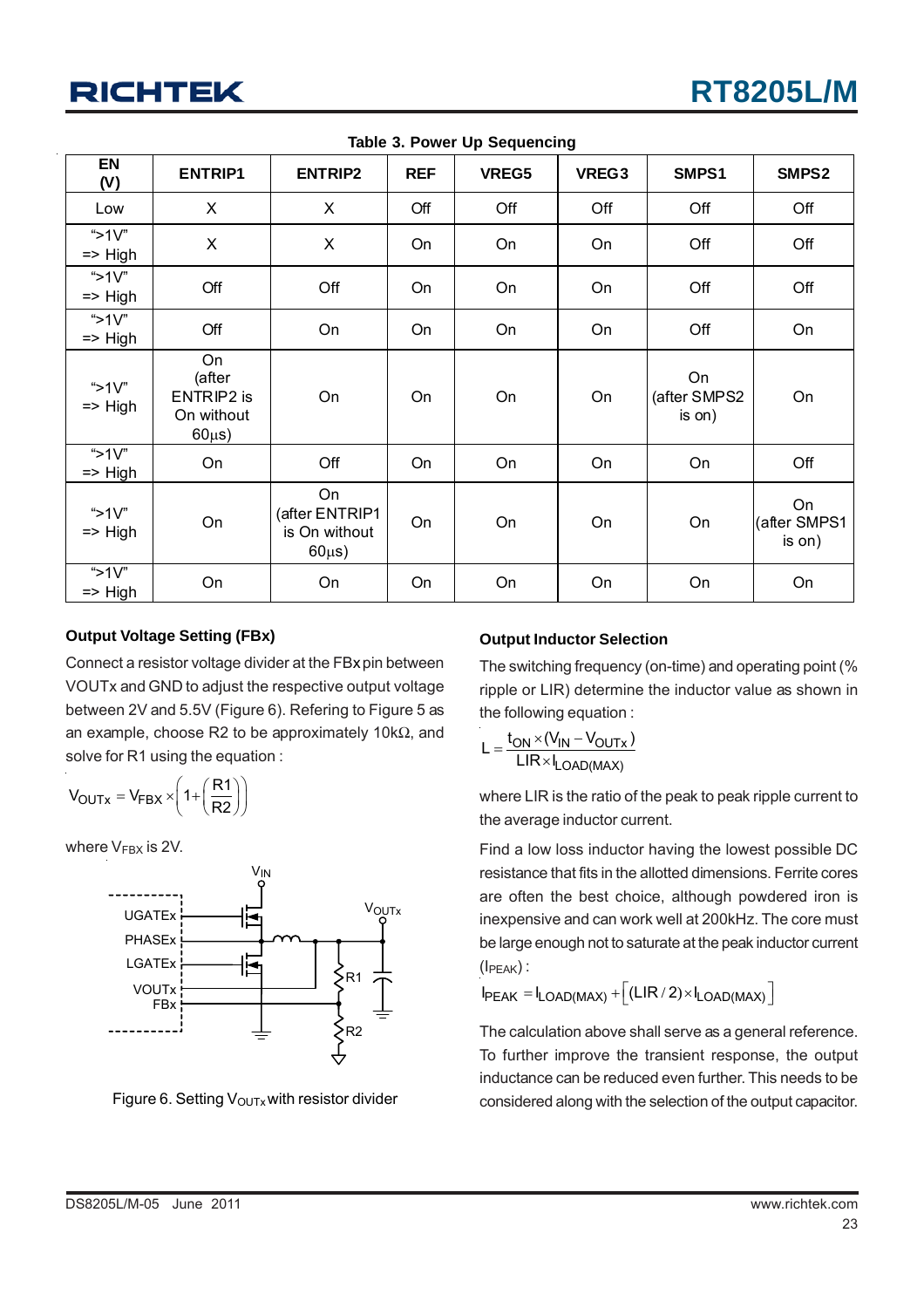#### **Output Capacitor Selection**

The capacitor value and ESR determine the amount of output voltage ripple and load transient response. Thus, the capacitor value must be greater than the largest value calculated from below equations :

$$
V_{SAG} = \frac{(\Delta I_{LOAD})^2 \times L \times (K \frac{V_{OUTX}}{V_{IN}} + t_{OFF(MIN)})}{2 \times C_{OUT} \times V_{OUTX} \times \left[K \left(\frac{V_{IN} - V_{OUTX}}{V_{IN}}\right) - t_{OFF(MIN)}\right]}
$$

$$
V_{SOAR} = \frac{(\Delta I_{LOAD})^2 \times L}{2 \times C_{OUT} \times V_{OUTX}}
$$

$$
V_{P-P} = LIR \times I_{LOAD(MAX)} \times \left(ESR + \frac{1}{8 \times C_{OUT} \times f}\right)
$$

where  $V_{SAG}$  and  $V_{SOAR}$  are the allowable amount of undershoot voltage and overshoot voltage in the load transient,  $V_{p-p}$  is the output ripple voltage,  $t_{\text{OFF(MIN)}}$  is the minimum off-time, and K is a factor listed in from Table 1.

#### **Thermal Considerations**

For continuous operation, do not exceed absolute maximum junction temperature. The maximum power dissipation depends on the thermal resistance of the IC package, PCB layout, rate of surrounding airflow, and difference between junction and ambient temperature. The maximum power dissipation can be calculated by the following formula :

#### $P_{D(MAX)} = (T_{J(MAX)} - T_A)/\theta_{JA}$

where  $T_{J(MAX)}$  is the maximum junction temperature,  $T_A$  is the ambient temperature, and  $\theta_{JA}$  is the junction to ambient thermal resistance.

For recommended operating condition specifications of the RT8205L/M, the maximum junction temperature is 125 $\degree$ C and T<sub>A</sub> is the ambient temperature. The junction to ambient thermal resistance,  $\theta_{JA}$ , is layout dependent. For WQFN-24L 4x4 packages, the thermal resistance,  $\theta_{JA}$ , is 52°C/W on a standard JEDEC 51-7 four-layer thermal test board. The maximum power dissipation at  $T_A$  = 25°C can be calculated by the following formula :

P<sub>D(MAX)</sub> = (125°C − 25°C) / (52°C/W) = 1.923W for WQFN-24L 4x4 package

The maximum power dissipation depends on the operating ambient temperature for fixed  $T_{J (MAX)}$  and thermal resistance,  $\theta_{JA}$ . For the RT8205L/M package, the derating curve in Figure 7 allows the designer to see the effect of rising ambient temperature on the maximum power dissipation.

![](_page_23_Figure_13.jpeg)

Figure 7. Derating Curve for the RT8205L/M Package

#### **Layout Considerations**

Layout is very important in high frequency switching converter designs, the PCB could radiate excessive noise and contribute to the converter instability with improper layout. Certain points must be considered before starting a layout using the RT8205L/M.

- $\triangleright$  Place the filter capacitor close to the IC, within 12 mm (0.5 inch) if possible.
- $\rightarrow$  Keep current limit setting network as close as possible to the IC. Routing of the network should avoid coupling to high voltage switching node.
- $\triangleright$  Connections from the drivers to the respective gate of the high side or the low side MOSFET should be as short as possible to reduce stray inductance. Use 0.65 mm (25 mils) or wider trace.
- ` All sensitive analog traces and components such as V<sub>OUTx</sub>, FB<sub>X</sub>, GND, ENTRIPx, PGOOD, and TONSEL should be placed away from high voltage switching nodes such as PHASEx, LGATEx, UGATEx, or BOOTx nodes to avoid coupling. Use internal layer(s) as ground plane(s) and shield the feedback trace from power traces and components.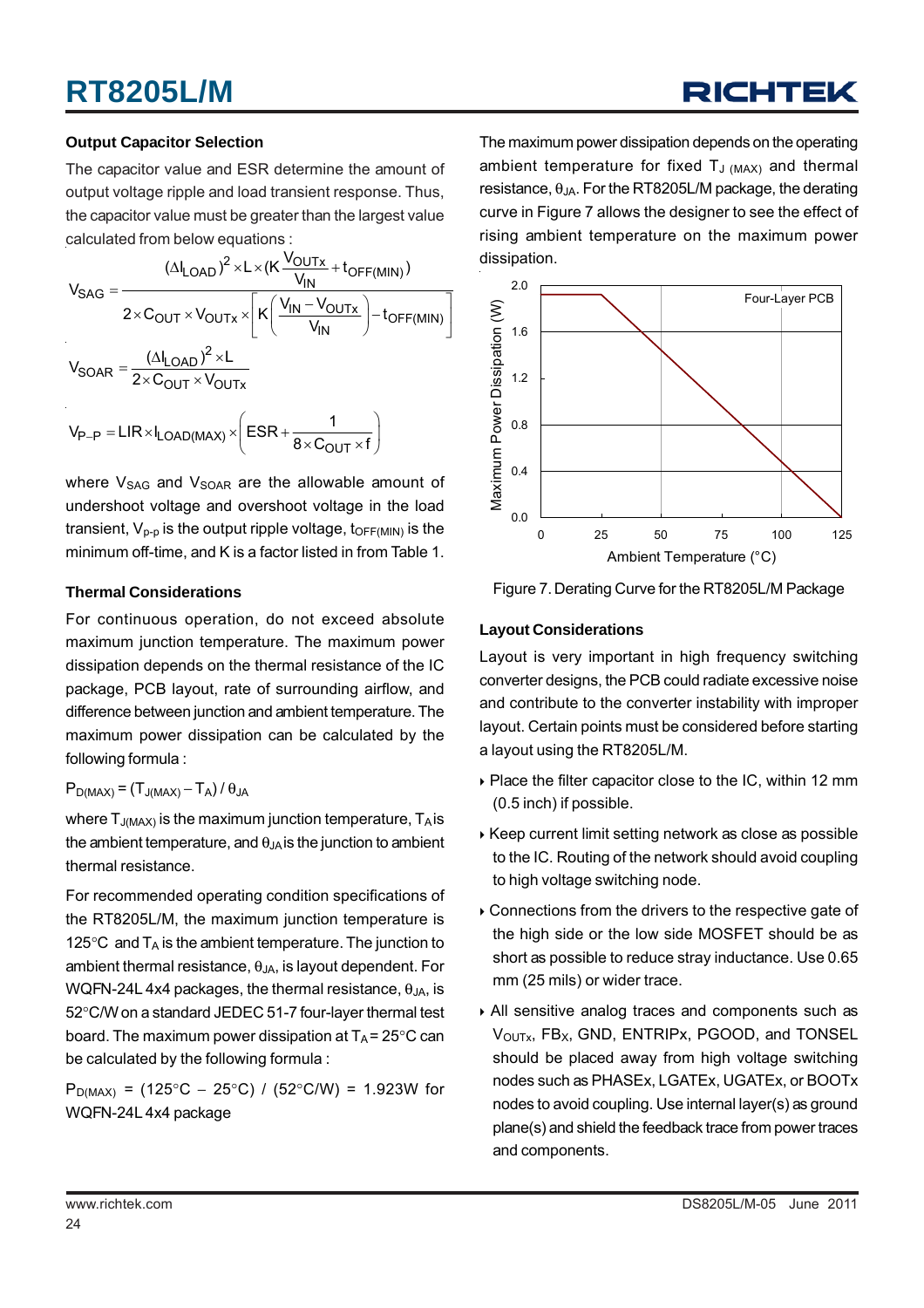$\triangleright$  Place the ground terminal of VIN capacitor(s), V<sub>OUTx</sub> capacitor(s), and source of low side MOSFETs as close as possible. The PCB trace defined as PHASEx node, which connects to source of high side MOSFET, drain of low side MOSFET and high voltage side of the inductor, should be as short and wide as possible.